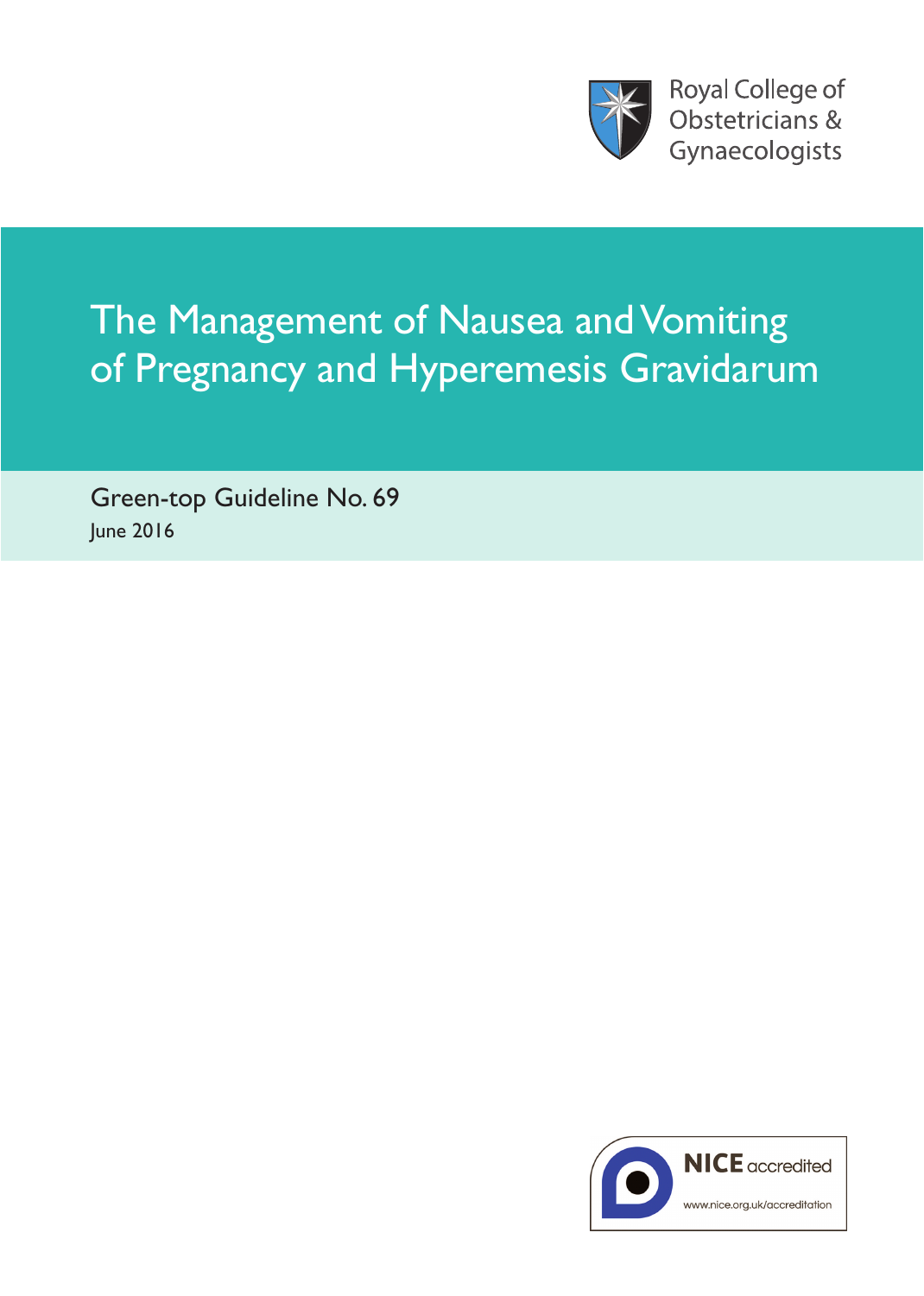# The Management of Nausea and Vomiting of Pregnancy and Hyperemesis Gravidarum

This is the first edition of this guideline.

# **Executive summary of recommendations**

*Diagnosis of nausea and vomiting of pregnancy (NVP) and hyperemesis gravidarum (HG)*

How is NVP diagnosed?

**NVP should only be diagnosed when onset is in the first trimester of pregnancy and other causes of nausea and vomiting have been excluded.**

How is HG diagnosed?

**HG can be diagnosed when there is protracted NVP with the triad of more than 5% prepregnancy weight loss, dehydration and electrolyte imbalance.**

How can the severity of NVP be classified?

**An objective and validated index of nausea and vomiting such as the Pregnancy-Unique Quantification of Emesis (PUQE) score can be used to classify the severity of NVP.**

*What initial clinical assessment and baseline investigations should be done before deciding on treatment?*

**Clinicians should be aware of the features in history, examination and investigation that allow NVP and HG to be assessed and diagnosed and for their severity to be monitored.**

What are the differential diagnoses?

**Other pathological causes should be excluded by clinical history, focused examination and investigations.**

*What is the initial management of NVP and HG?*

How should the woman be managed?

**Women with mild NVP should be managed in the community with antiemetics.**

**Ambulatory daycare management should be used for suitable patients when community/primary care measures have failed and where the PUQE score is less than 13.**

**Inpatient management should be considered if there is at least one of the following:**

- **continued nausea and vomiting and inability to keep down oral antiemetics**
- **continued nausea and vomiting associated with ketonuria and/or weight loss (greater than 5% of body weight), despite oral antiemetics**
- **confirmed or suspected comorbidity (such as urinary tract infection and inability to tolerate oral antibiotics).**

**D**

**D**

**C**

 $\checkmark$ 

 $\checkmark$ 

 $\checkmark$ 

**D**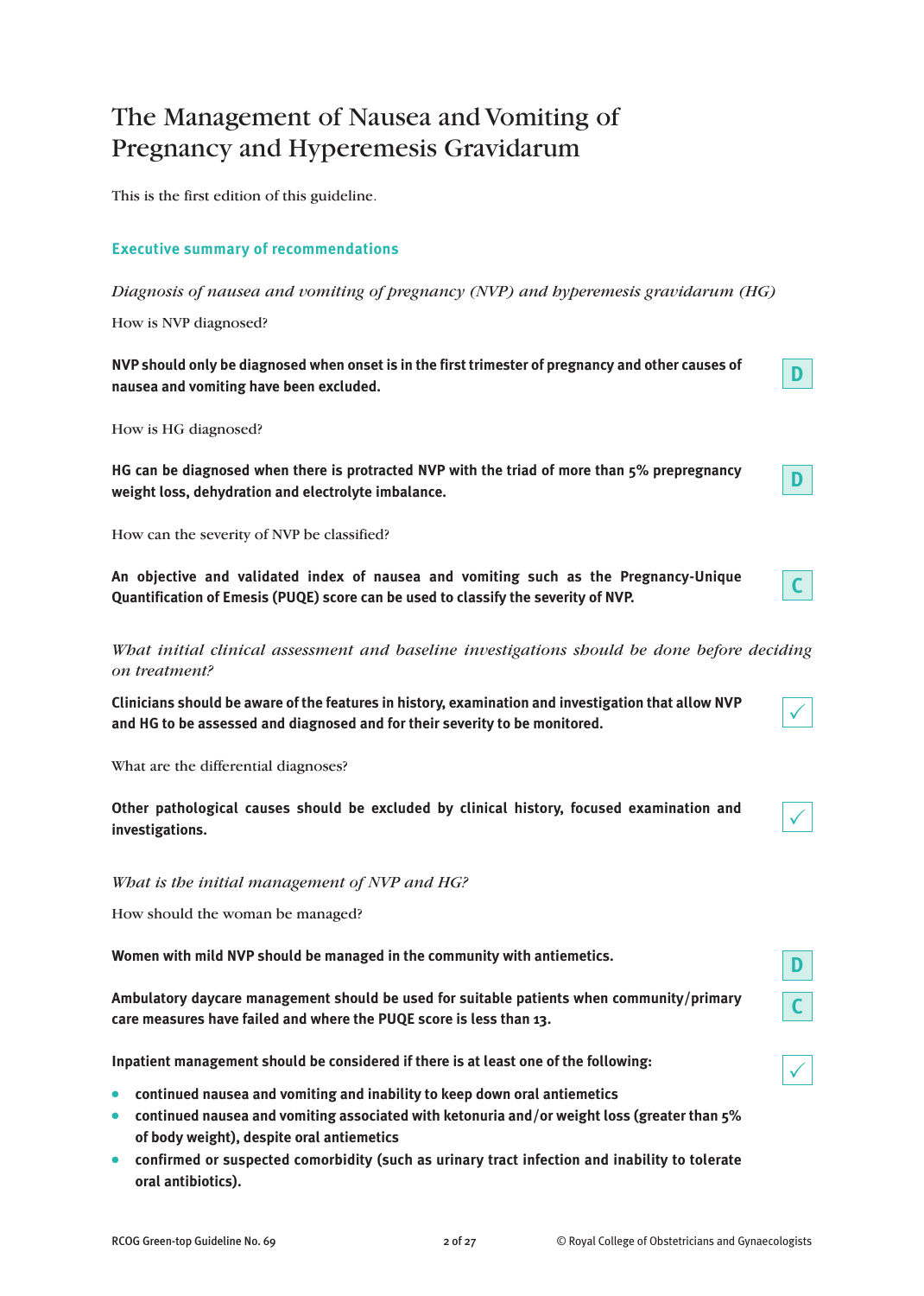What therapeutic options are available for NVP and HG?

What is the safety and efficacy of pharmacological agents?

Antiemetics

**There are safety and efficacy data for first-line antiemetics such as antihistamines (H1 receptor antagonists) and phenothiazines and they should be prescribed when required for NVP and HG (Appendix III).**

**Combinations of different drugs should be used in women who do not respond to a single antiemetic.**

**For women with persistent or severe HG, the parenteral or rectal route may be necessary and more effective than an oral regimen.**

**Women should be asked about previous adverse reactions to antiemetic therapies. Drug-induced extrapyramidal symptoms and oculogyric crises can occur with the use of phenothiazines and metoclopramide. If this occurs, there should be prompt cessation of the medications.**

**Clinicians should use antiemetics with which they are familiar and should use drugs from different classes if the first drug is not effective.**

**Metoclopramide is safe and effective, but because of the risk of extrapyramidal effects it should be used as second-line therapy.**

**There is evidence that ondansetron is safe and effective, but because data are limited it should be used as second-line therapy.**

Pyridoxine

| Pyridoxine is not recommended for NVP and HG.                                                     |    |
|---------------------------------------------------------------------------------------------------|----|
| Corticosteroids                                                                                   |    |
| Corticosteroids should be reserved for cases where standard therapies have failed.                | A  |
| Diazepam                                                                                          |    |
| Diazepam is not recommended for the management of NVP or HG.                                      | B  |
| What is the best rehydration regimen for ambulatory daycare and inpatient management?             |    |
| Normal saline with additional potassium chloride in each bag, with administration guided by daily | n. |

**Dextrose infusions are not appropriate unless the serum sodium levels are normal and thiamine has been administered.**

**monitoring of electrolytes, is the most appropriate intravenous hydration.**

 $\checkmark$ 

 $\checkmark$ 

**B**

**B**

**B**

**C**

**D**

**D**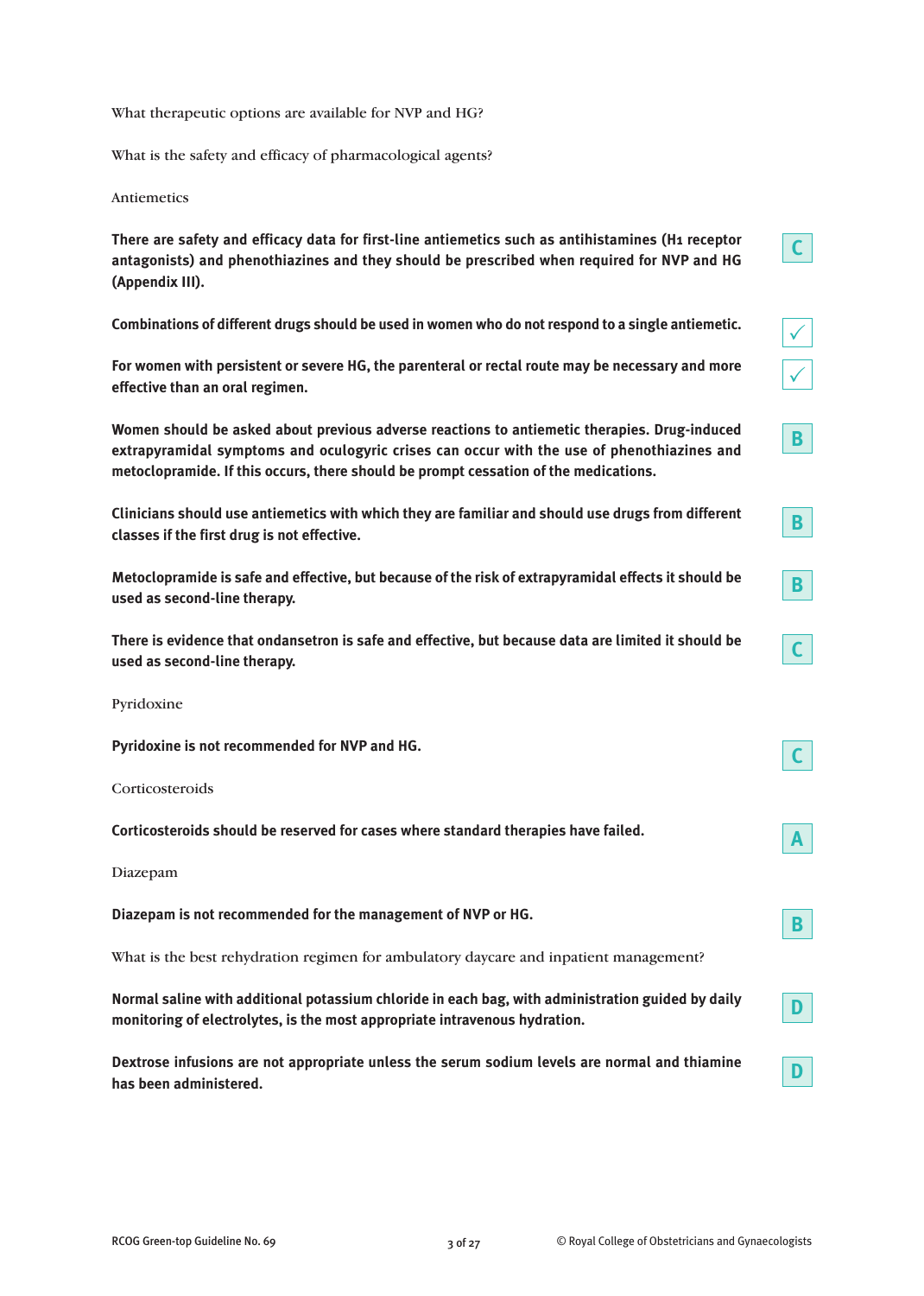Which complementary therapies could be helpful?

Ginger

| Ginger may be used by women wishing to avoid antiemetic therapies in mild to moderate NVP.         | A |
|----------------------------------------------------------------------------------------------------|---|
| Acustimulations – acupressure and acupuncture                                                      |   |
| Women may be reassured that acustimulations are safe in pregnancy. Acupressure may improve<br>NVP. |   |
| <b>Hypnosis</b>                                                                                    |   |
| Hypnotic therapies should not be recommended to manage NVP and HG.                                 |   |

# *Monitoring and adverse effects*

What complications or adverse effects can occur from NVP and HG and what are their preventive/ management strategies?

**Urea and serum electrolyte levels should be checked daily in women requiring intravenous fluids.**

**Histamine H2 receptor antagonists or proton pump inhibitors may be used for women developing gastro-oesophageal reflux disease, oesophagitis or gastritis.**

**Thiamine supplementation (either oral or intravenous) should be given to all women admitted with prolonged vomiting, especially before administration of dextrose or parenteral nutrition.**

**Women admitted with HG should be offered thromboprophylaxis with low-molecular-weight heparin unless there are specific contraindications such as active bleeding. Thromboprophylaxis can be discontinued upon discharge.**

**Women with previous or current NVP or HG should consider avoiding iron-containing preparations if these exacerbate the symptoms.**

# *Further management*

What is the role of the multidisciplinary team?

**In women with severe NVP or HG, input may be required from other professionals, such as midwives, nurses, dieticians, pharmacists, endocrinologists, nutritionists and gastroenterologists, and a mental health team, including a psychiatrist.**

When should enteral and parenteral nutrition be considered and what are the risks to the mother and fetus?

**When all other medical therapies have failed, enteral or parenteral treatment should be considered with a multidisciplinary approach.**

When should termination of pregnancy be considered?

**All therapeutic measures should have been tried before offering termination of a wanted pregnancy.**

**D**

**D**

 $\checkmark$ 

**D**

**D**

**C**

**D**

**D**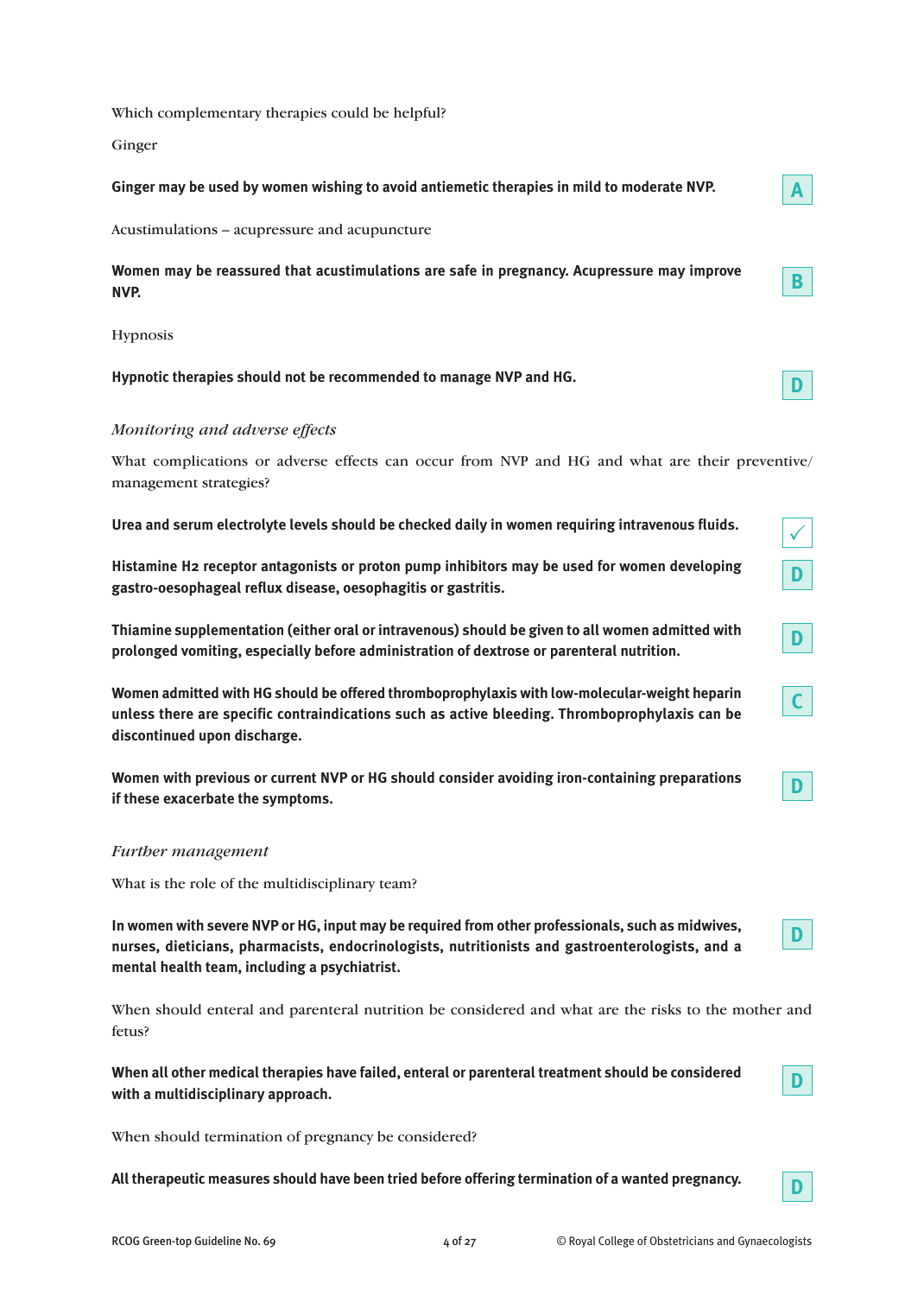## *Discharge and follow-up*

What discharge and follow-up arrangements should be implemented?

**Women with NVP and HG should have an individualised management plan in place when they are discharged from hospital.**



*What is the effect of NVP and HG in the postnatal period?*

How should we advise about future pregnancies?

**Women with previous HG should be advised that there is a risk of recurrence in future pregnancies.**

**Early use of lifestyle/dietary modifications and antiemetics that were found to be useful in the index pregnancy is advisable to reduce the risk of NVP and HG in the current pregnancy.**

#### *What is the effect of NVP and HG on quality of life?*

**A woman's quality of life can be adversely affected by NVP and HG and practitioners should address the severity of a woman's symptoms in relation to her quality of life and social situation.**

**Practitioners should assess a woman's mental health status during the pregnancy and postnatally and refer for psychological support if necessary.**

**Women should be referred to sources of psychosocial support.**

**Practitioners should validate the woman's physical symptoms and psychological distress.**

**Women should be advised to rest as required to alleviate symptoms.**

#### **1. Purpose and scope**

There is variation in the management of women who have nausea and vomiting of pregnancy (NVP) or hyperemesis gravidarum (HG) with an occasional lack of understanding of its severity and options for treatment and support.

The aim of this guideline is to provide evidence-based or best clinical practice information regarding the diagnosis and subsequent management of NVP and HG across community, ambulatory daycare and inpatient settings. It gives advice for multidisciplinary professionals involved in the care of women with these conditions, including how to counsel and support women before, during and after their pregnancies.

#### **2. Introduction and background epidemiology**

NVP affects up to 80% of pregnant women<sup>1</sup> and is one of the most common indications for hospital admission among pregnant women, with typical stays of between 3 and 4 days.<sup>2-4</sup> For this guideline, NVP is defined as the symptom of nausea and/or vomiting during early pregnancy where there are no other causes. HG is the severe form of NVP, which affects about 0.3–3.6% of pregnant women.<sup>1,5–7</sup> Reported HG recurrence rates vary, from 15.2% in a Norwegian hospital registry study8 to 81% if using self-reported diagnosis. 9

 $\checkmark$ 

**C**

**D**

**C**

**C**

**D**

**C**

**D**

**D**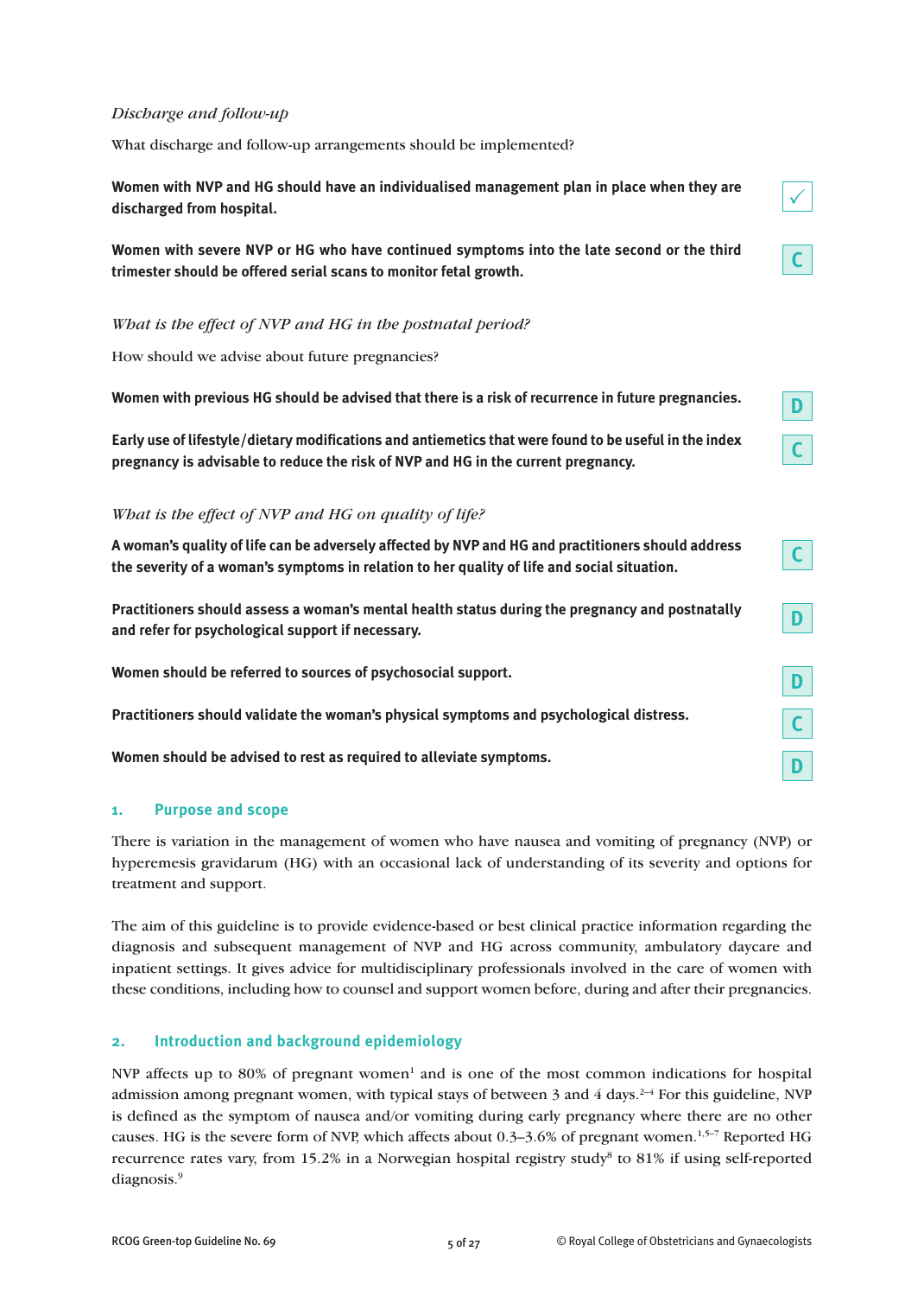The aetiological theories for NVP and HG range from the fetoprotective and genetic to the biochemical, immunological and biosocial.<sup>10,11</sup> They are primarily thought to be associated with rising levels of beta human chorionic gonadotrophin (hCG) hormone, and conditions with higher hCG levels, such as trophoblastic disease and multiple pregnancy, have been associated with increased severity of NVP.<sup>12,13</sup>

# **3. Identification and assessment of evidence**

This guideline was developed in accordance with standard methodology for producing Royal College of Obstetricians and Gynaecologists (RCOG) Green-top Guidelines. Databases searched included the Cochrane Library, EMBASE and MEDLINE. The databases were searched using the relevant Medical Subject Headings (MeSH) terms, including all subheadings, and this was combined with a keyword search. Search terms included 'nausea and vomiting', 'vomiting', 'nausea', 'hyperemesis', 'morning sickness', 'antiemetic agent', 'fluids' and 'hydration'. The search was inclusive of all relevant articles published up to August 2015. The National Guideline Clearinghouse, National Institute for Health and Care Excellence (NICE) Evidence Search, Trip, Guidelines International Network and Geneva Foundation for Medical Education and Research website were also searched for relevant guidelines and reviews.

Where possible, recommendations are based on available evidence. Areas lacking evidence are highlighted and annotated as 'good practice points'. Further information about the assessment of evidence and the grading of recommendations may be found in Appendix I.

# **4. Diagnosis of NVP and HG**

#### *4.1 How is NVP diagnosed?*

**NVP should only be diagnosed when onset is in the first trimester of pregnancy and other causes of nausea and vomiting have been excluded.**

Onset of NVP is in the first trimester and if the initial onset is after  $10^{+6}$  weeks of gestation, other causes need to be considered. It typically starts between the fourth and seventh weeks of gestation, peaks in approximately the ninth week and resolves by the 20th week in 90% of women. 14

#### *4.2 How is HG diagnosed?*

**HG can be diagnosed when there is protracted NVP with the triad of more than 5% prepregnancy weight loss, dehydration and electrolyte imbalance.**

HG is characterised by severe, protracted nausea and vomiting associated with weight loss of more than 5% of prepregnancy weight, dehydration and electrolyte imbalances.<sup>7</sup> Evidence level 2–

#### *4.3 How can the severity of NVP be classified?*

# **An objective and validated index of nausea and vomiting such as the Pregnancy-Unique Quantification of Emesis (PUQE) score can be used to classify the severity of NVP.**

Objective, validated measures for the severity of nausea and vomiting include the Rhodes Index and the PUQE index. The Rhodes Index<sup>15,16</sup> was originally validated to measure nausea and vomiting in chemotherapy patients, including assessment of physical symptoms and the resulting stress, but has subsequently been used for NVP. A shorter disease-specific questionnaire (PUQE) was developed by the Motherisk Program, <sup>17</sup> an NVP helpline in Canada, which highly correlated with the Rhodes Index. <sup>18</sup> The PUQE was modified to include symptom profile over the previous

Evidence level 2+

**D**

Evidence level 2–

**D**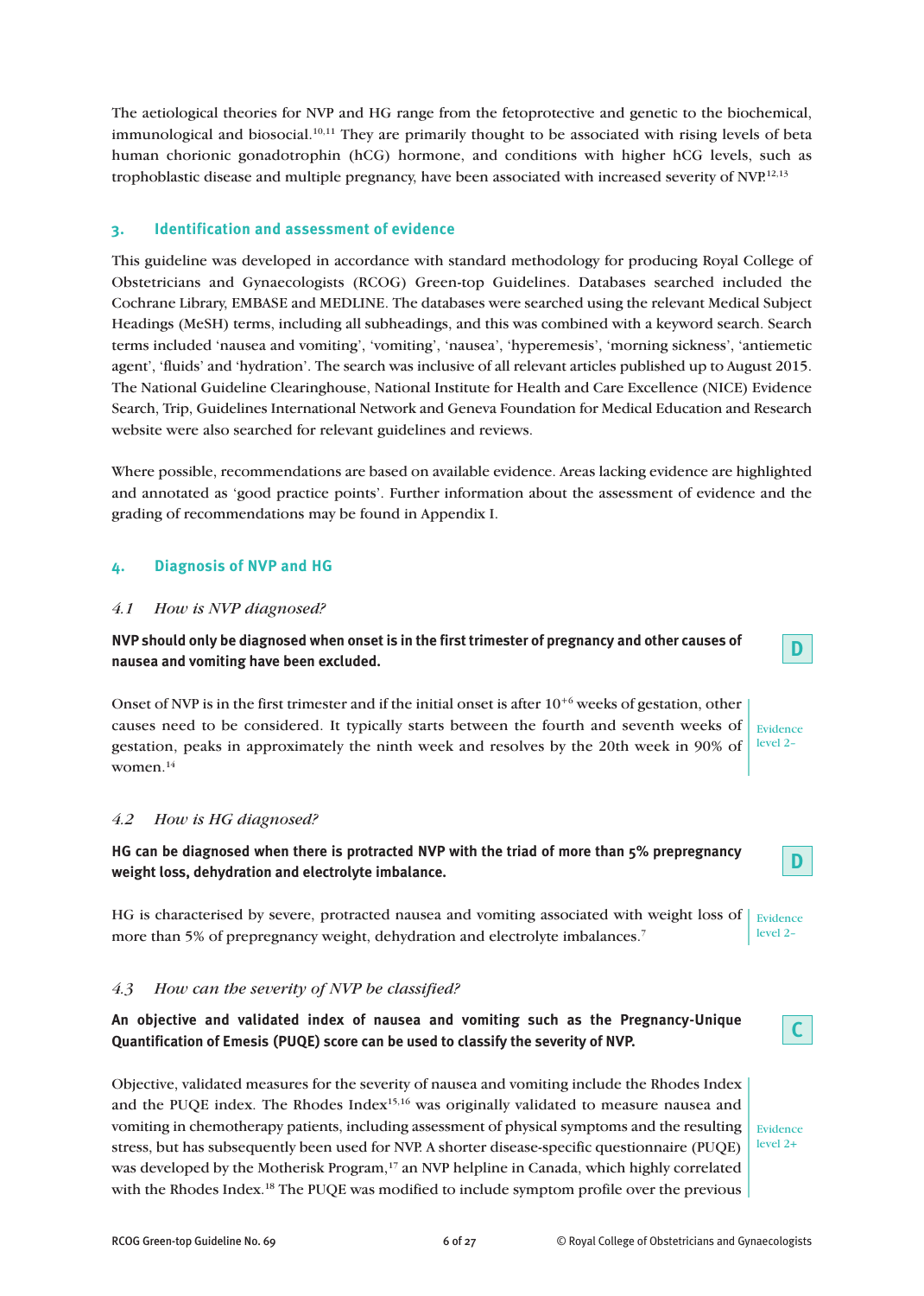24 hours including a wellbeing score that correlated with hydration status and, more recently, over a longer period of time.<sup>19,20</sup> The PUQE score can be used to determine whether the NVP is mild, moderate or severe (Appendix II) and can be used to track progress with treatment.

Evidence level 2+

# **5. What initial clinical assessment and baseline investigations should be done before deciding on treatment?**

# **Clinicians should be aware of the features in history, examination and investigation that allow NVP and HG to be assessed and diagnosed and for their severity to be monitored.**

 $\checkmark$ 

**Table 1.** Features in the history, examination and investigations to monitor severity and other causes

| <b>History</b>     | Previous history of NVP/HG<br>$\bullet$<br>Quantify severity using PUQE score: nausea, vomiting, hypersalivation, spitting, loss of weight,<br>inability to tolerate food and fluids, effect on quality of life<br>History to exclude other causes:<br>$\bullet$<br>abdominal pain<br>$-$<br>urinary symptoms<br>$-$<br>infection<br>$-$<br>drug history<br>$-$ .<br>- chronic Helicobacter pylori infection                                                                                                                                                                                                                                                                                                                                                                                                                                                              |
|--------------------|---------------------------------------------------------------------------------------------------------------------------------------------------------------------------------------------------------------------------------------------------------------------------------------------------------------------------------------------------------------------------------------------------------------------------------------------------------------------------------------------------------------------------------------------------------------------------------------------------------------------------------------------------------------------------------------------------------------------------------------------------------------------------------------------------------------------------------------------------------------------------|
| <b>Examination</b> | Temperature<br>$\bullet$<br>Pulse<br>$\bullet$<br><b>Blood pressure</b><br>$\bullet$<br>Oxygen saturations<br>Respiratory rate<br>$\bullet$<br>Abdominal examination<br>$\bullet$<br>Weight<br>Signs of dehydration<br>$\bullet$<br>Signs of muscle wasting<br>$\bullet$<br>Other examination as guided by history<br>$\bullet$                                                                                                                                                                                                                                                                                                                                                                                                                                                                                                                                           |
| Investigation      | Urine dipstick:<br>$\bullet$<br>- quantify ketonuria as 1+ ketones or more<br><b>MSU</b><br>Urea and electrolytes:<br>$\bullet$<br>hypokalaemia/hyperkalaemia<br>$-$<br>- hyponatraemia<br>dehydration<br>$-$<br>renal disease<br>Full blood count:<br>infection<br>$-$<br>anaemia<br>haematocrit<br>Blood glucose monitoring:<br>$\bullet$<br>- exclude diabetic ketoacidosis if diabetic<br>Ultrasound scan:<br>- confirm viable intrauterine pregnancy<br>exclude multiple pregnancy and trophoblastic disease<br>In refractory cases or history of previous admissions, check:<br>TFTs: hypothyroid/hyperthyroid<br>LFTs: exclude other liver disease such as hepatitis or gallstones, monitor malnutrition<br>$\overline{\phantom{m}}$<br>calcium and phosphate<br>$-$<br>amylase: exclude pancreatitis<br>- ABG: exclude metabolic disturbances to monitor severity |

**ABG** arterial blood gas; **LFTs** liver function tests; **MSU** midstream urine; **TFTs** thyroid function tests.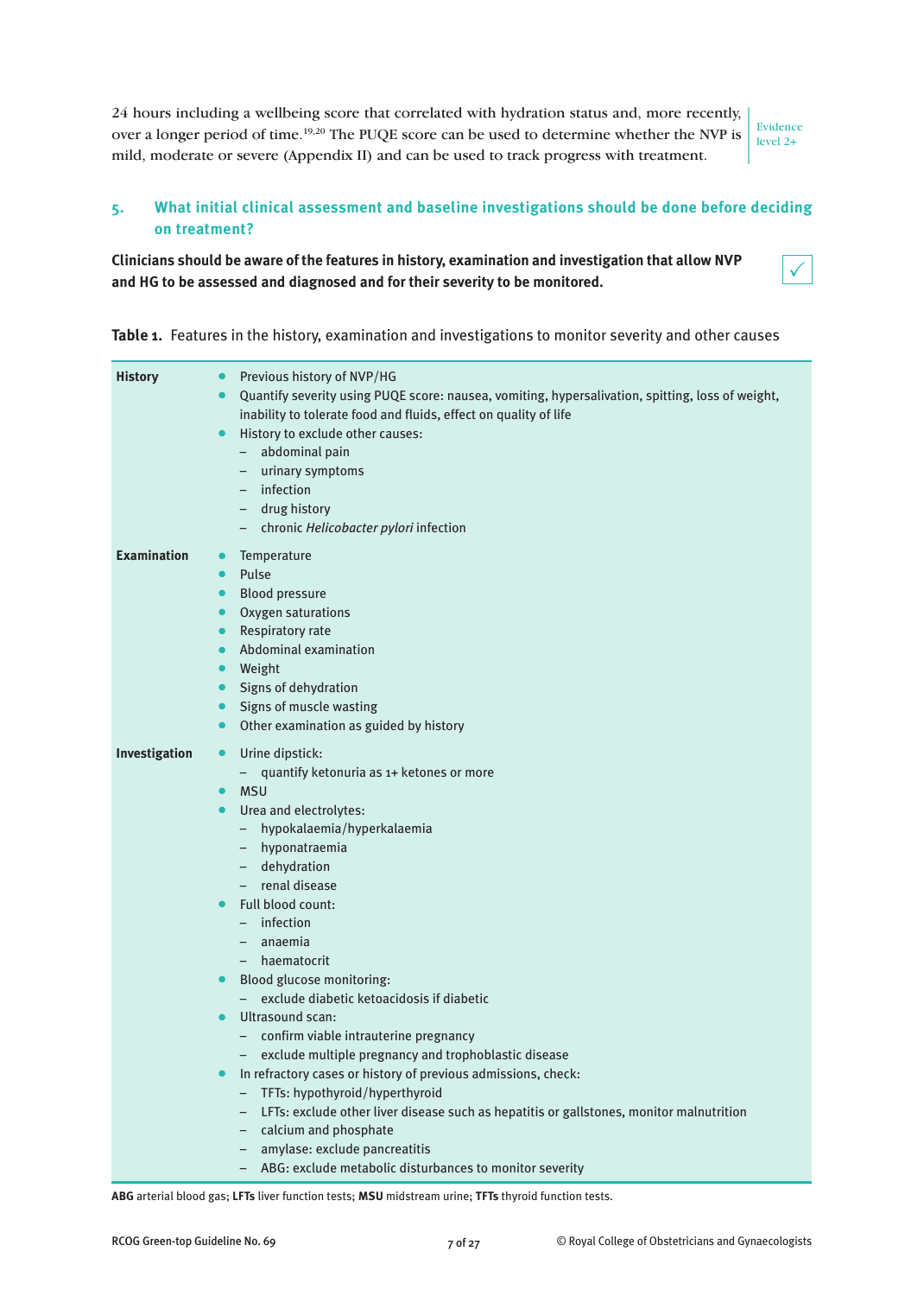Reported HG recurrence rates vary, from 15.2% in a Norwegian hospital registry study<sup>8</sup> to 81% if using self-reported diagnosis. <sup>9</sup> However, the incidence of HG reduces in a second pregnancy if there is a change in paternity (10.9%) compared with no change (16%; adjusted OR 0.6, 95% CI 0.39–0.92). 8,21 Evidence level 2+

NVP and HG are associated with hyponatraemia, hypokalaemia, low serum urea, raised haematocrit and ketonuria with a metabolic hypochloraemic alkalosis. If severe, a metabolic acidaemia may develop. In two-thirds of patients with HG, there may be abnormal thyroid function tests (based on a structural similarity between thyroid-stimulating hormone [TSH] and hCG) with a biochemical thyrotoxicosis and raised free thyroxine levels with or without a suppressed thyroid stimulating hormone level. These patients rarely have thyroid antibodies and are euthyroid clinically. The biochemical thyrotoxicosis resolves as the HG improves $22$  and treatment with antithyroid drugs is inappropriate.

Liver function tests are abnormal in up to  $40\%$  of women with HG,<sup>23</sup> with the most likely abnormality being a rise in transaminases. Bilirubin levels can be slightly raised but without jaundice, and amylase levels can be mildly raised too. These abnormalities improve as the HG resolves. Evidence level 3

An ultrasound scan should be scheduled to confirm viability and gestational age and to rule out multiple pregnancy or trophoblastic disease. Unless there are other medical reasons for an urgent scan, this can be scheduled for the next available appointment as long as the NVP has resolved with treatment.

# *5.1 What are the differential diagnoses?*

**Other pathological causes should be excluded by clinical history, focused examination and investigations.**

Other pathological causes of nausea and vomiting include peptic ulcers, cholecystitis, gastroenteritis, hepatitis, pancreatitis, genitourinary conditions such as urinary tract infection or pyelonephritis, metabolic conditions, neurological conditions and drug-induced nausea and vomiting.<sup>24-26</sup>

Severe abdominal or epigastric pain is unusual in NVP and HG and may warrant further investigation of serum amylase levels and an abdominal ultrasound, and possibly oesophageal gastroduodenoscopy, which is considered safe in pregnancy.

Chronic infection with *Helicobacter pylori* can be associated with NVP and HG and testing for Evidence *H. pylori* antibodies may be considered. 27,28 level 2+

# **6. What is the initial management of NVP and HG?**

#### *6.1 How should the woman be managed?*

**Women with mild NVP should be managed in the community with antiemetics.**

**Ambulatory daycare management should be used for suitable patients when community/primary care measures have failed and where the PUQE score is less than 13.**



Evidence level 2–

| Ω                       | ٧   |
|-------------------------|-----|
| e                       | ٠   |
|                         | M.  |
| ٠                       | ٠.  |
| ×                       | ×   |
| . .                     | ٧   |
|                         | e e |
| $\sim$<br>. .<br>٠<br>٠ |     |



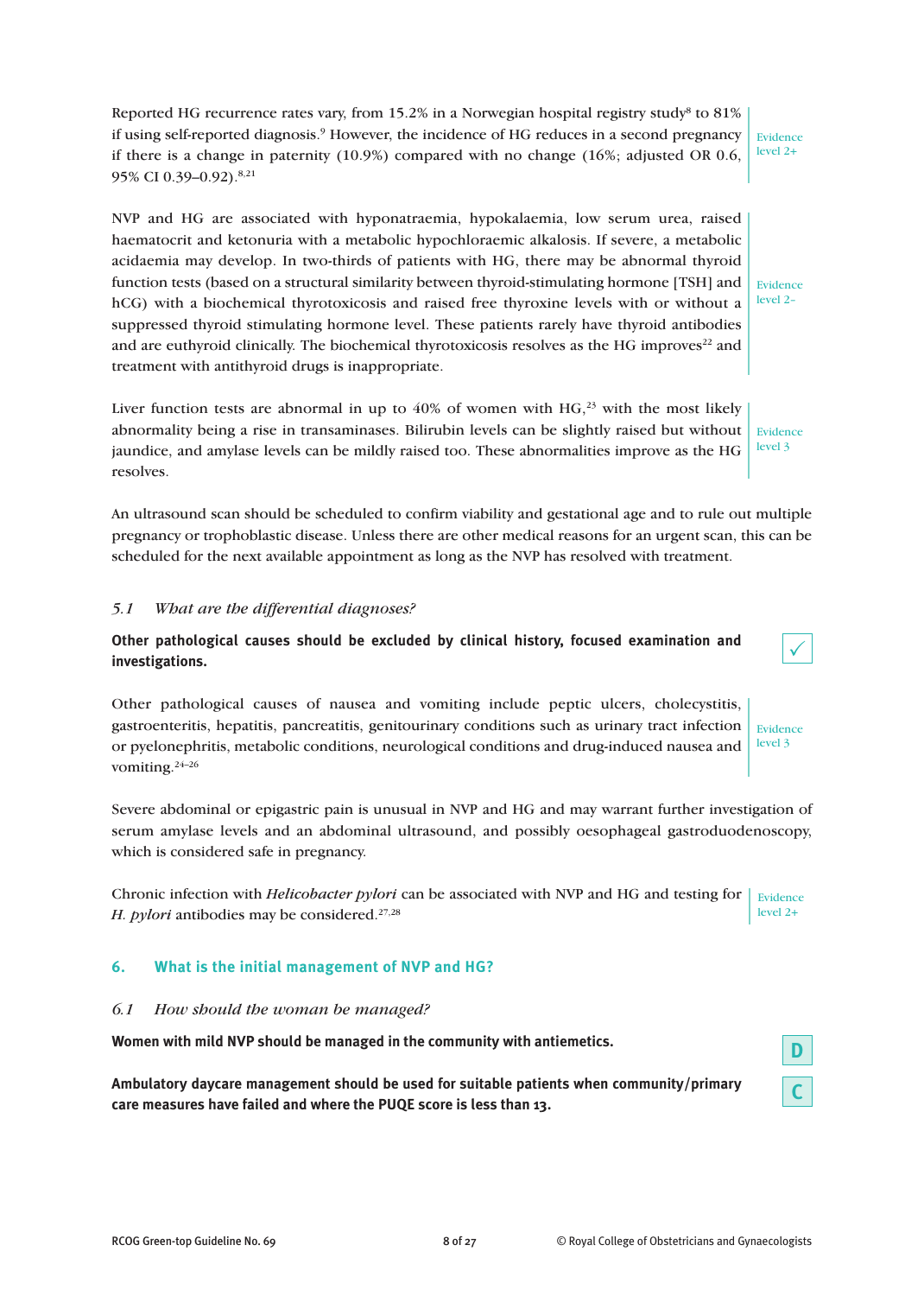**Inpatient management should be considered if there is at least one of the following:**

- **continued nausea and vomiting and inability to keep down oral antiemetics**
- **continued nausea and vomiting associated with ketonuria and/or weight loss (greater than 5% of body weight), despite oral antiemetics**
- **confirmed or suspected comorbidity (such as urinary tract infection and inability to tolerate oral antibiotics).**

Since most women with NVP require only oral antiemetics, management in the community/ primary care is appropriate to avoid unnecessary hospital admissions and disruption to the woman's life.<sup>29</sup> Women who have vomiting but are not dehydrated can be managed in the community with antiemetics, support, reassurance, oral hydration and dietary advice.

If women are unable to tolerate oral antiemetics or oral fluids then ambulatory daycare management, which provides parenteral fluids, parenteral vitamins (multi and B-complex) $30$  and antiemetics, is appropriate if local resources allow. Various regimens have been shown to be effective.<sup>31</sup> A randomised controlled trial (RCT)<sup>32</sup> of 98 women showed that ambulatory daycare management involving intravenous fluids and stepwise increments in antiemetic therapy versus inpatient management was acceptable to women and resulted in reduced inpatient stay. In a study of  $428$  women<sup>31</sup> who had ambulatory daycare subcutaneous metoclopramide therapy (SMT), improvement in symptoms occurred in 89.3%. Those women who failed the SMT regimen (10.7%) had higher mean PUQE scores at the start of ambulatory daycare treatment than those for which it was successful (10  $\pm$  3 versus 7.6  $\pm$  2.8 respectively, *P* < 0.001). Moreover, they were more likely to have a PUQE score of 13 or higher, they had an earlier gestational age at the start of SMT (9.7  $\pm$  2.9 weeks versus 11.4  $\pm$  3.2 weeks,  $P = 0.005$ ) and they were more likely to need intravenous hydration (91.3% versus 65.2%, *P* < 0.001). In addition to the SMT regimen, women received adjuvant therapies at home such as intravenous hydration, subcutaneous ondansetron, histamine H2 receptor antagonists, and 2.1% received total parenteral nutrition. Ambulatory daycare management has been successfully and safely set up in units and is associated with high patient satisfaction. 33

Women who have recurrent NVP/HG despite adequate ambulatory daycare treatment should be managed as inpatients due to the associated complications, in particular electrolyte imbalance and nutritional deficiencies.

# *6.2 What therapeutic options are available for NVP and HG?*

**6.2.1 What is the safety and efficacy of pharmacological agents?**

#### *Antiemetics*

**There are safety and efficacy data for first-line antiemetics such as antihistamines (H1 receptor antagonists) and phenothiazines and they should be prescribed when required for NVP and HG (Appendix III).**

**Combinations of different drugs should be used in women who do not respond to a single antiemetic.**

**For women with persistent or severe HG, the parenteral or rectal route may be necessary and more effective than an oral regimen.**

**Women should be asked about previous adverse reactions to antiemetic therapies. Drug-induced extrapyramidal symptoms and oculogyric crises can occur with the use of phenothiazines and metoclopramide. If this occurs, there should be prompt cessation of the medications.**



|--|

 $\checkmark$ 

**B**

Evidence level 4

 $\checkmark$ 

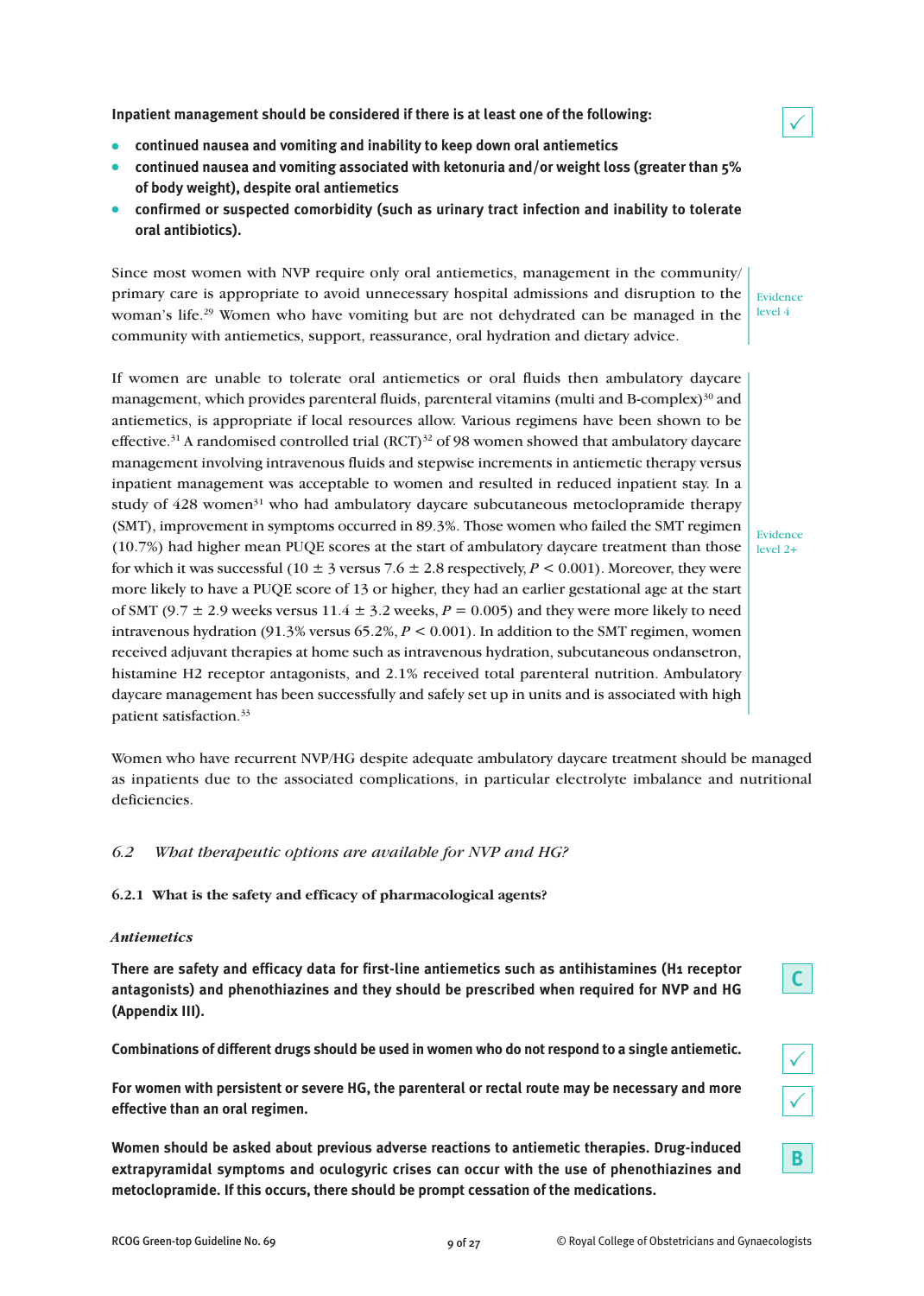**Clinicians should use antiemetics with which they are familiar and should use drugs from different classes if the first drug is not effective.**

**Metoclopramide is safe and effective, but because of the risk of extrapyramidal effects it should be used as second-line therapy.**

# **There is evidence that ondansetron is safe and effective, but because data are limited it should be used as second-line therapy.**

A Cochrane review<sup>5</sup> and other systematic reviews and meta-analyses<sup>34-36</sup> and birth registry data<sup>36</sup> have reported on the safety and efficacy of many antiemetics for use in NVP and HG, with no increased risk of teratogenesis or other adverse pregnancy outcomes. These drugs include: antihistamines (histamine H1 receptor antagonists) such as promethazine, cyclizine, cinnarizine, doxylamine37 and dimenhydrinate; phenothiazines including prochlorperazine, chlorpromazine and perphenazine; and dopamine antagonists including metoclopramide<sup>38</sup> and domperidone.

Evidence level 2++

**B**

**B**

**C**

Because different drug classes may have different mechanisms of action and therefore synergistic effects, combinations of drugs from different classes should be used in women who do not respond to a single antiemetic. Furthermore, persistent vomiting may mean that oral doses of antiemetics are not absorbed and therefore the intravenous, rectal, subcutaneous or intramuscular routes may be necessary and more effective.

Due to the risk of extrapyramidal effects with metoclopramide it should be used as second-line therapy. A review of metoclopramide, <sup>39</sup> conducted by the European Medicines Agency's Committee for Medicinal Products for Human Use, has confirmed the risks of short-term extrapyramidal disorders and tardive dyskinesia, particularly in young people. The review recommends metoclopramide should only be prescribed for short-term use (maximum dose of 30 mg in 24 hours or 0.5 mg/kg body weight in 24 hours [whichever is lowest] and maximum duration of 5 days) and that intravenous doses should be administered by slow bolus injection over at least 3 minutes to help minimise these risks. Dystonic reactions have been shown to be significantly less common in nonpregnant patients receiving a slow infusion as opposed to a bolus injection of 10 mg of metoclopramide.<sup>40</sup>

Studies on the safety of ondansetron are mixed. A large retrospective analysis $41$  of data from the Danish birth registry of 608 385 pregnancies found no increased risk of major birth defect, stillbirth, preterm labour or small-for-gestational age. However, a case–control study $42$  with 4524 cases and 5859 controls found a two-fold increased risk of cleft palate (adjusted OR 2.37, 95% CI 1.18–4.76), although the authors suggest that this association may be due to chance due to the large number of variables investigated. Data from the Swedish Medical and Birth Register<sup>43</sup> demonstrated a small increased risk of cardiovascular defects and cardiac septal defects (OR 1.62, 95% CI 1.04–2.14, and risk ratio 2.05, 95% CI 1.19–3.28, respectively). For these reasons, the use of ondansetron should be limited to patients who are not adequately managed on the aforementioned antiemetics and preferably used after the first trimester of pregnancy.

Three small randomised studies $44-46$  have shown ondansetron to be superior to doxylamine and pyridoxine in reducing nausea and vomiting,<sup>44</sup> equally effective but with fewer adverse effects than metoclopramide<sup>45</sup> and more effective at reducing severe vomiting than metoclopramide.<sup>46</sup>

Evidence level 2+

Evidence level 2++

Suggested antiemetics for UK use are given in Appendix III.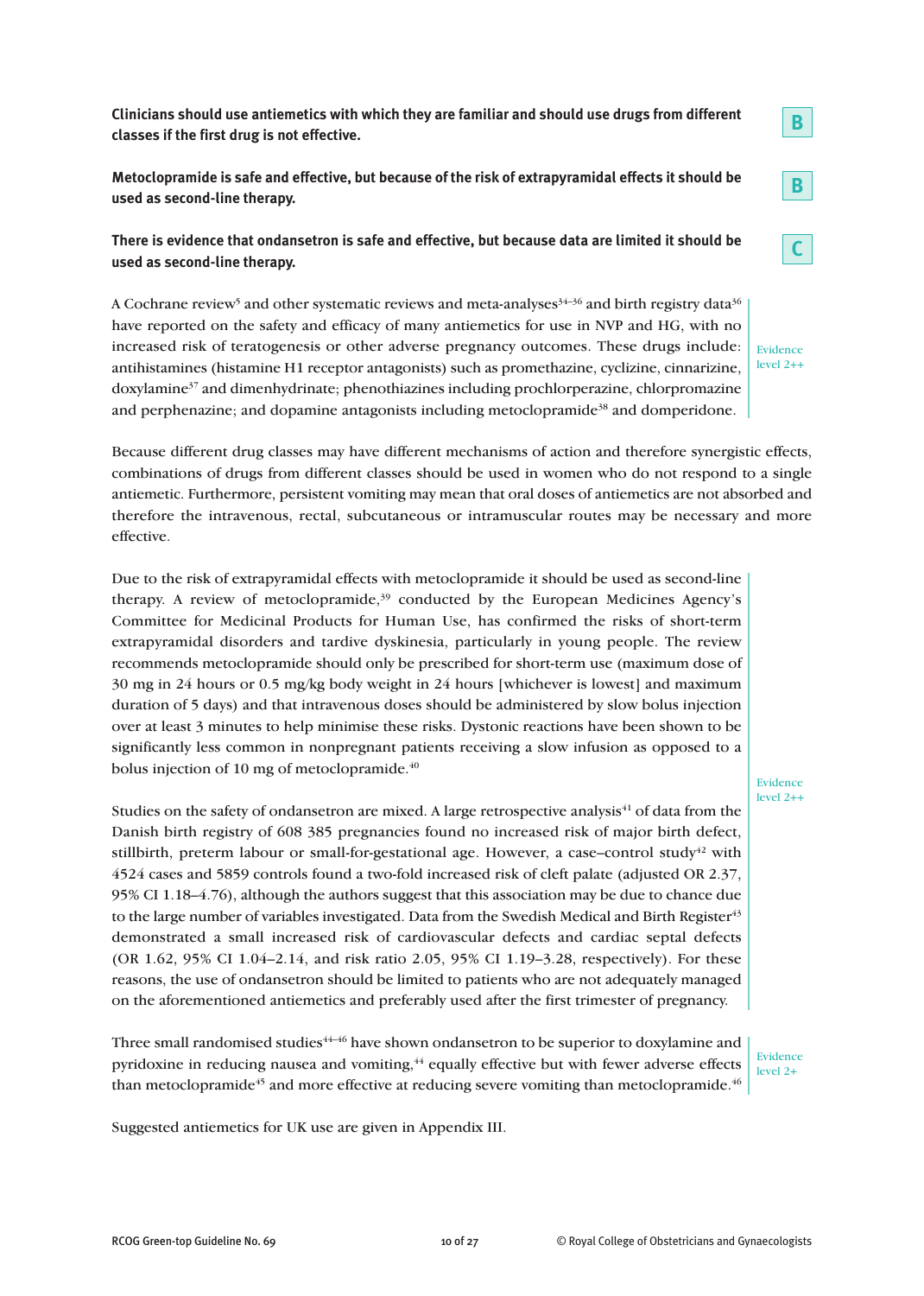# *Pyridoxine*

#### **Pyridoxine is not recommended for NVP and HG.**

There is no association between the degree of NVP at 12 weeks and vitamin B6 levels measured at 15 weeks.<sup>47</sup> A Cochrane review<sup>5</sup> concluded that there is a lack of consistent evidence that pyridoxine is an effective therapy for NVP. Furthermore, a placebo-controlled trial<sup>48</sup> of its use in HG did not demonstrate any improvement in nausea, vomiting or rehospitalisation in 46 women given 20 mg orally three times a day in addition to intravenous fluids, intravenous metoclopramide three times a day and oral thiamine compared to the control group given placebo in addition to standard therapy. A matched nonrandomised study<sup>49</sup> demonstrated that the combination of doxylamine and pyridoxine was significantly more effective than pyridoxine alone.

#### *Corticosteroids*

#### **Corticosteroids should be reserved for cases where standard therapies have failed.**

Corticosteroids have resulted in dramatic and rapid improvement in case series of women with refractory HG.<sup>50</sup> The results of randomised studies are conflicting<sup>51</sup> and the largest study failed to show improvement in the primary outcome of rehospitalisation (however, both groups also received metoclopramide and promethazine). 52,53 Case selection and route and dose of corticosteroid administration may explain the different results, with beneficial results being described in more severe cases of HG. A prospective double-blind study<sup>54</sup> of 40 women admitted to intensive care with severe HG demonstrated that daily intravenous hydrocortisone 300 mg was superior to intravenous metoclopramide in reducing vomiting and recurrence.

Corticosteroids should not be used until conventional treatment with intravenous fluid replacement and regular antiemetics has failed. The suggested dose is intravenous hydrocortisone 100 mg twice daily, and once clinical improvement occurs convert to oral prednisolone 40–50 mg daily, with the dose gradually tapered until the lowest maintenance dose that controls the symptoms is reached. In most cases prednisolone needs to be continued until the gestational age at which HG would have typically resolved and in some extreme cases this occurs at delivery. 29

#### *Diazepam*

#### **Diazepam is not recommended for the management of NVP or HG.**

A randomised trial <sup>55</sup> investigated 50 women with HG; they were treated with infusions of saline, glucose, vitamins and randomly allocated diazepam. While the addition of diazepam to the treatment regimen reduced nausea, there was no difference in vomiting between those treated with or without diazepam.

#### **6.2.2 What is the best rehydration regimen for ambulatory daycare and inpatient management?**

**Normal saline with additional potassium chloride in each bag, with administration guided by daily monitoring of electrolytes, is the most appropriate intravenous hydration.**

**Dextrose infusions are not appropriate unless the serum sodium levels are normal and thiamine has been administered.**

# **C**

Evidence level 2++

Evidence level 1+

**A**

#### Evidence level 4

Evidence level 1–

**B**

**D**

**D**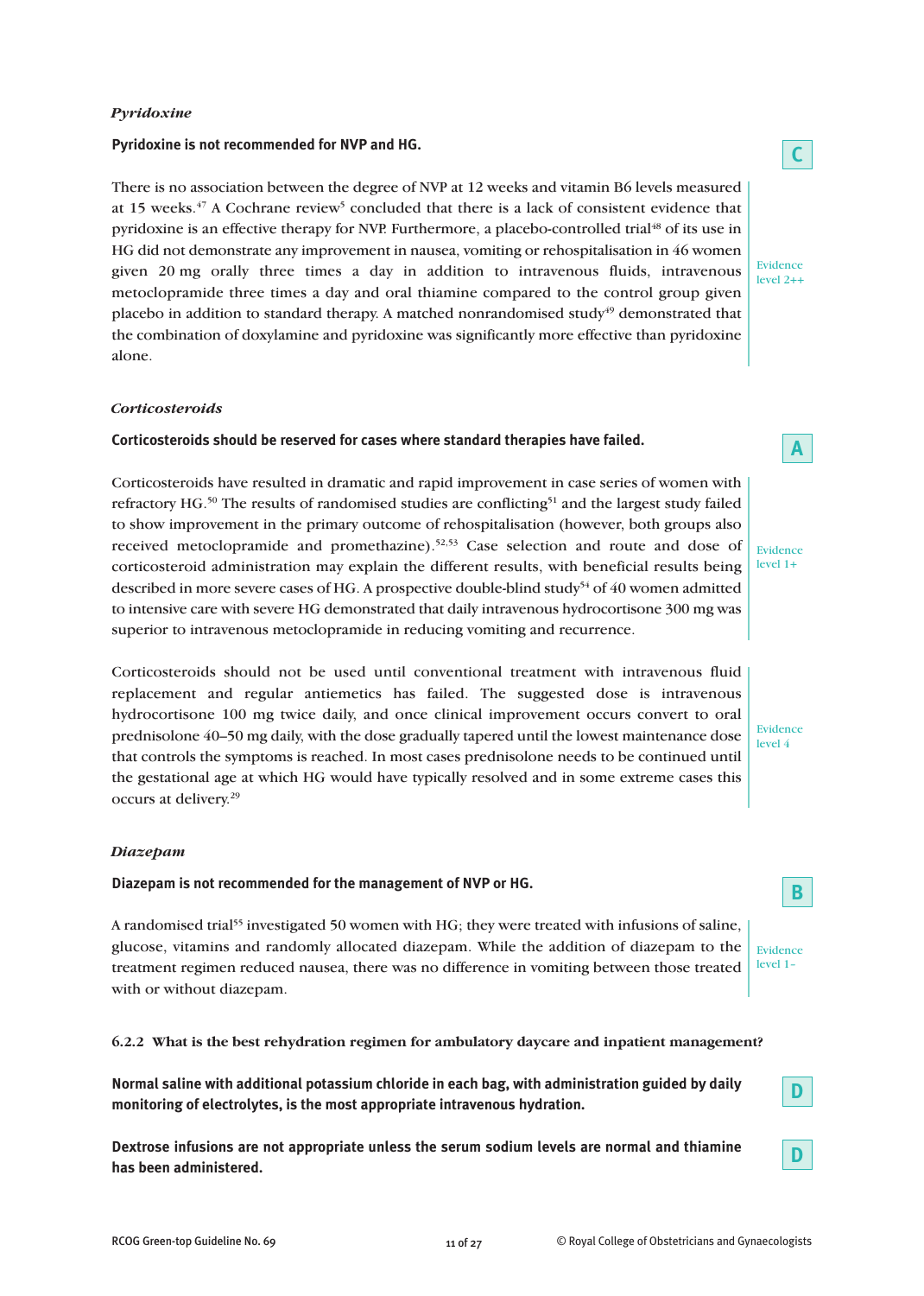The most important intervention is likely to be appropriate intravenous fluid and electrolyte replacement. There is no evidence to determine which fluid regimen is most appropriate but given that most women admitted to hospital with HG are hyponatraemic, hypochloraemic, hypokalaemic and ketotic, it seems appropriate to use normal saline and potassium chloride. General adult fluid management guidance can be found in NICE clinical guideline 174. 56 Dextrose-containing solutions can precipitate Wernicke's encephalopathy in thiamine-deficient states (see section 7.1); hence, each day intravenous dextrose is administered, high (e.g. 100 mg) doses of parenteral thiamine should be given to prevent Wernicke's encephalopathy.

Appendix IV provides a summary treatment algorithm for NVP and HG.

# **6.2.3 Which complementary therapies could be helpful?**

#### *Ginger*

#### **Ginger may be used by women wishing to avoid antiemetic therapies in mild to moderate NVP.**

Three systematic reviews<sup>57–59</sup> have addressed the effectiveness of ginger for NVP. One found four RCTs that met the criteria and all found that oral ginger was more effective than placebo in reducing nausea and vomiting.<sup>57</sup> The second included a total of ten RCTs, comparing ginger with placebo (five studies), with vitamin B6 (four studies), and one with dimenhydrinate. Ginger was superior to placebo and equal to vitamin B6 and dimenhydrinate at improving nausea and vomiting. <sup>58</sup> The third analysed six studies and 508 subjects randomised to ginger or placebo and concluded that ginger was effective. <sup>59</sup> Ginger was superior to placebo but less effective than metoclopramide in a randomised trial including 102 patients with NVP.<sup>60</sup> Another group investigated the effect of ginger biscuits and found them to be better than placebo at reducing nausea. <sup>61</sup> No studies have addressed the effect of ginger in HG under the current definition.

No increased risk of major malformations has been reported with use of ginger; $^{62,63}$  however, one review64 highlighted potential maternal adverse effects, including an anticoagulant effect, stomach irritation and a potential interaction with beta blockers and benzodiazepines.

#### *Acustimulations – acupressure and acupuncture*

# **Women may be reassured that acustimulations are safe in pregnancy. Acupressure may improve NVP.**

Acupuncture is safe in pregnancy.<sup>65</sup> A systematic review<sup>66</sup> has addressed the efficacy in NVP of acustimulations (i.e. acupuncture, acupressure and electrical stimulation) at the pericardium 6 (PC6; Nei Guan) point. PC6 is located about 2.5 finger breadths up from the wrist crease on the inside of the forearm, between the tendons of palmaris longus and flexor carpi radialis. The review included 14 studies, and meta-analysis demonstrated acupressure applied by finger pressure or wristband and electrical stimulation both reduced NVP, but acupuncture methods did not. There was a placebo effect observed for improvement in nausea (three trials) and vomiting (five trials) when compared with controls. There is less evidence for a beneficial effect on vomiting.<sup>67</sup> A later systematic review<sup>68</sup> found six RCTs including 399 patients examining the effect of acupressure. Five studies reported positive results and, of these, two (102 patients) were in women with HG.

Evidence level 3

Evidence level 1++

**A**

Evidence level 2+

**B**

Evidence level 1+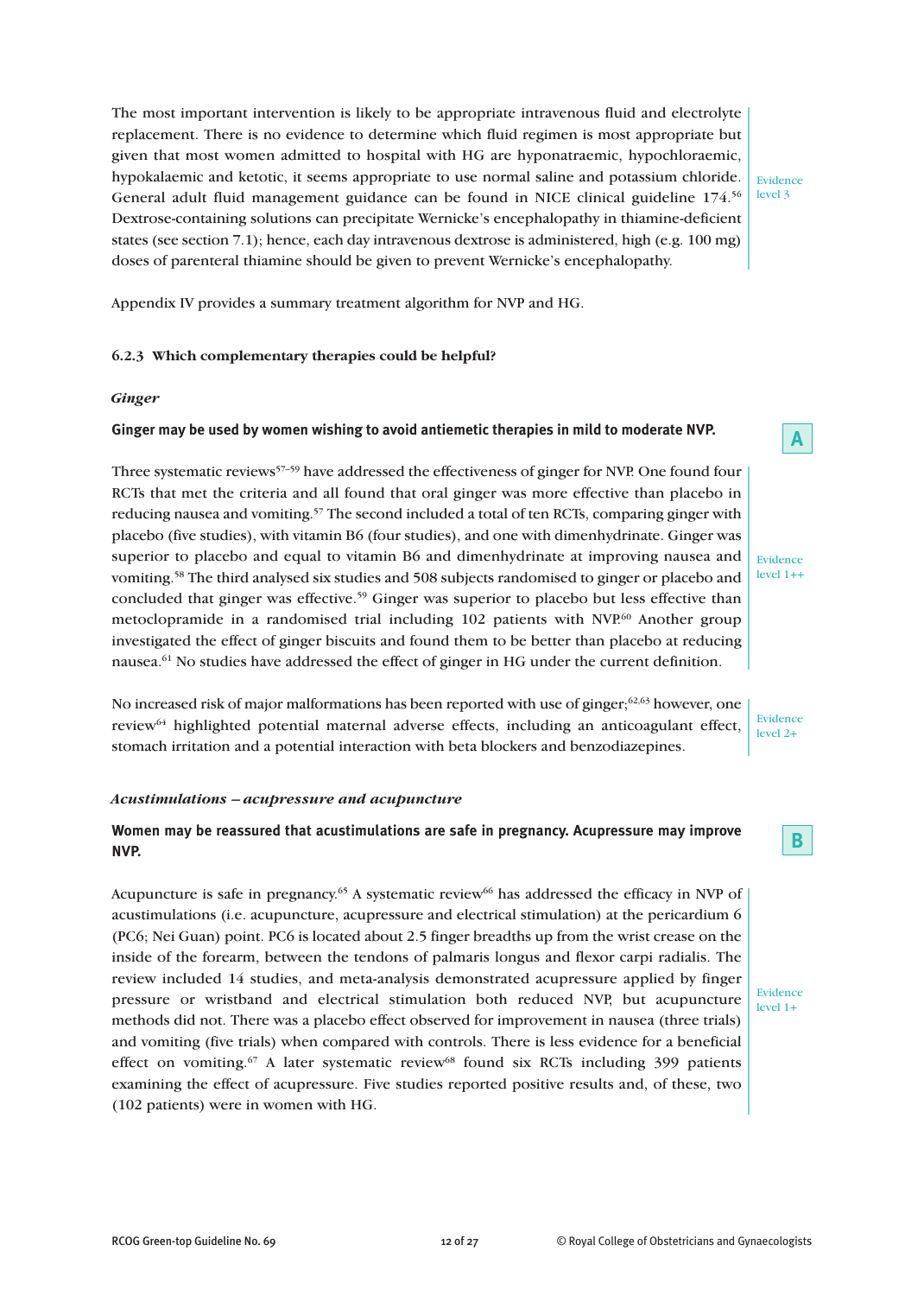## *Hypnosis*

# **Hypnotic therapies should not be recommended to manage NVP and HG.**

A review69 of six studies reporting hypnosis for HG, mainly small case series, concluded that the evidence was not sufficient to establish whether hypnosis (trance induction) is an effective treatment.

# **7. Monitoring and adverse effects**

*7.1 What complications or adverse effects can occur from NVP and HG and what are their preventive/management strategies?*

**Urea and serum electrolyte levels should be checked daily in women requiring intravenous fluids.**

**Histamine H2 receptor antagonists or proton pump inhibitors may be used for women developing gastro-oesophageal reflux disease, oesophagitis or gastritis.**

**Thiamine supplementation (either oral or intravenous) should be given to all women admitted with prolonged vomiting, especially before administration of dextrose or parenteral nutrition.**

**Women admitted with HG should be offered thromboprophylaxis with low-molecular-weight heparin unless there are specific contraindications such as active bleeding. Thromboprophylaxis can be discontinued upon discharge.**

**Women with previous or current NVP or HG should consider avoiding iron-containing preparations if these exacerbate the symptoms.**

In women requiring intravenous fluids, daily monitoring of fluid and serum electrolyte levels is important to prevent and treat hyponatraemia and hypokalaemia. 29,70

Recurrent intractable vomiting may lead to gastro-oesophageal reflux disease, oesophagitis or gastritis. Oesophageal gastroduodenoscopy is safe in pregnancy<sup> $71$ </sup> and indicated if there is haematemesis or severe epigastric pain. A therapeutic trial with a proton pump inhibitor is appropriate for treatment and prevention and is safe in pregnancy.<sup>72</sup>

A systematic review<sup>73</sup> concluded that safety data for histamine H2 receptor antagonists were generally reassuring but further studies are needed. Evidence

Wernicke's encephalopathy due to vitamin B1 (thiamine) deficiency classically presents with blurred vision, unsteadiness and confusion/memory problems/drowsiness and on examination there is usually nystagmus, ophthalmoplegia, hyporeflexia or areflexia, gait and/or finger–nose ataxia. In HG, the presentation tends to be episodic and of slow onset. Wernicke's encephalopathy is a potentially fatal but reversible medical emergency. In the context of HG, it is totally preventable and studies $74.75$  have stressed the association between Wernicke's encephalopathy and administration of intravenous dextrose and parenteral nutrition. One of these studies<sup>74</sup> reported that complete remission occurred in only 29% and permanent residual impairment was common. The overall pregnancy loss rate including intrauterine deaths and terminations was 48%. <sup>74</sup> Therefore thiamine supplementation is recommended for all women with protracted vomiting.

 $\checkmark$ 

**D**

**D**

**C**

Evidence level 3

**D**

**D**

Evidence level 4

Evidence level 1+

level 2+

Evidence level 3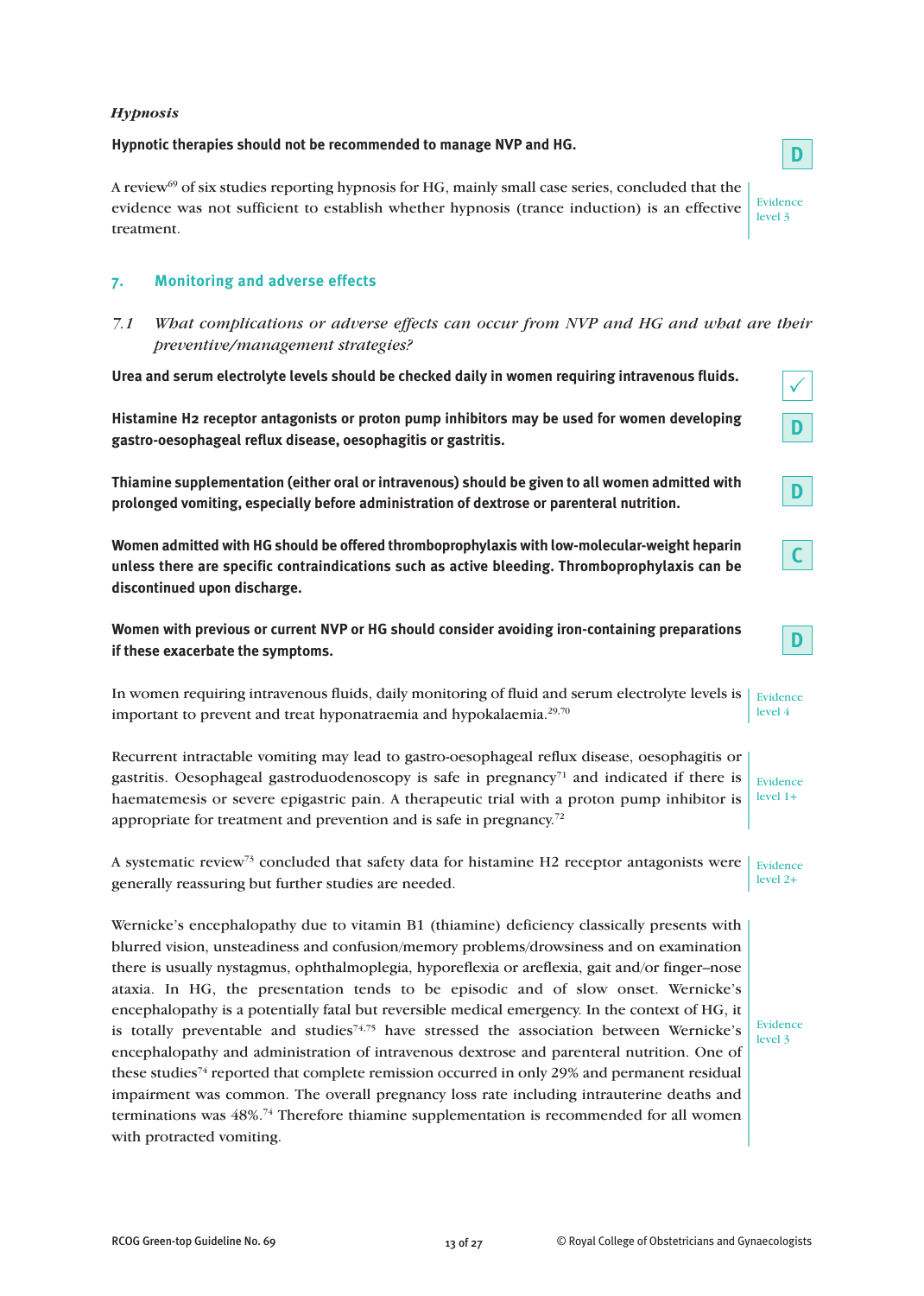A retrospective study76 found that the odds ratio for venous thromboembolism with HG was 2.5 (95% CI 2–3.2). A Canadian study<sup>77</sup> using hospital discharge data found an adjusted odds ratio for deep vein thrombosis of 4.4 (95% CI 2.4–8.4) in women with HG. However, since women with HG are only at markedly increased risk while persistently vomiting, thromboprophylaxis can be discontinued at discharge or when the HG resolves.<sup>78</sup>

Oral iron can cause nausea and vomiting. In a Canadian prospective cohort study,<sup>79</sup> two-thirds of 97 women who discontinued iron supplements reported improvement in their severity of NVP.

# **8. Further management**

#### *8.1 What is the role of the multidisciplinary team?*

**In women with severe NVP or HG, input may be required from other professionals, such as midwives, nurses, dieticians, pharmacists, endocrinologists, nutritionists and gastroenterologists, and a mental health team, including a psychiatrist.**

There are many facets to severe NVP and HG and a holistic approach to assessment and treatment should be adopted.

Dietetic advice can be very helpful to treat or avoid potentially serious complications. Women requiring enteral or parenteral feeding require input from a gastroenterologist and a nutritionist.<sup>80</sup> Advice from other specialists such as a pharmacist and endocrinologist may often be required.

Involvement of a mental health team in the woman's care may improve quality of life and the ability to cope with pregnancy.<sup>81</sup> Emotional support and psychological or psychiatric care may be required<sup>27</sup> with targeted interventions specifically designed to treat mental health issues in HG, which are a result of HG rather than a cause. 82–85

# *8.2 When should enteral and parenteral nutrition be considered and what are the risks to the mother and fetus?*

**When all other medical therapies have failed, enteral or parenteral treatment should be considered with a multidisciplinary approach.**

There are no defined criteria for parenteral or enteral feeding. Their effectiveness is not well established. Anecdotally, they can be successful and are often employed as a last resort when all other medical therapy has failed and the only other practical option is termination of the pregnancy.<sup>86,87</sup> Close monitoring of metabolic and electrolyte balance, related complications and nutritional requirements are needed so a multidisciplinary approach can be employed.

Enteral feeding options to consider include nasogastric, nasoduodenal or nasojejunal tubes, or percutaneous endoscopic gastrostomy or jejunostomy feeding. Parenteral feeding with a peripherally inserted central catheter (PICC line) is often better tolerated than enteral feeding; however, it carries a higher risk of infection and vascular perforation.<sup>80</sup>

There may be resistance to enteral feeding from the patient for cosmetic and psychological Evidence reasons or for fear of discomfort; however, it is more effective and safer than parenteral feeding.<sup>88</sup> level 3

# Evidence level 2+

Evidence level 2–

**D**

Evidence level 2–

Evidence level 2–

**D**

Evidence level 2+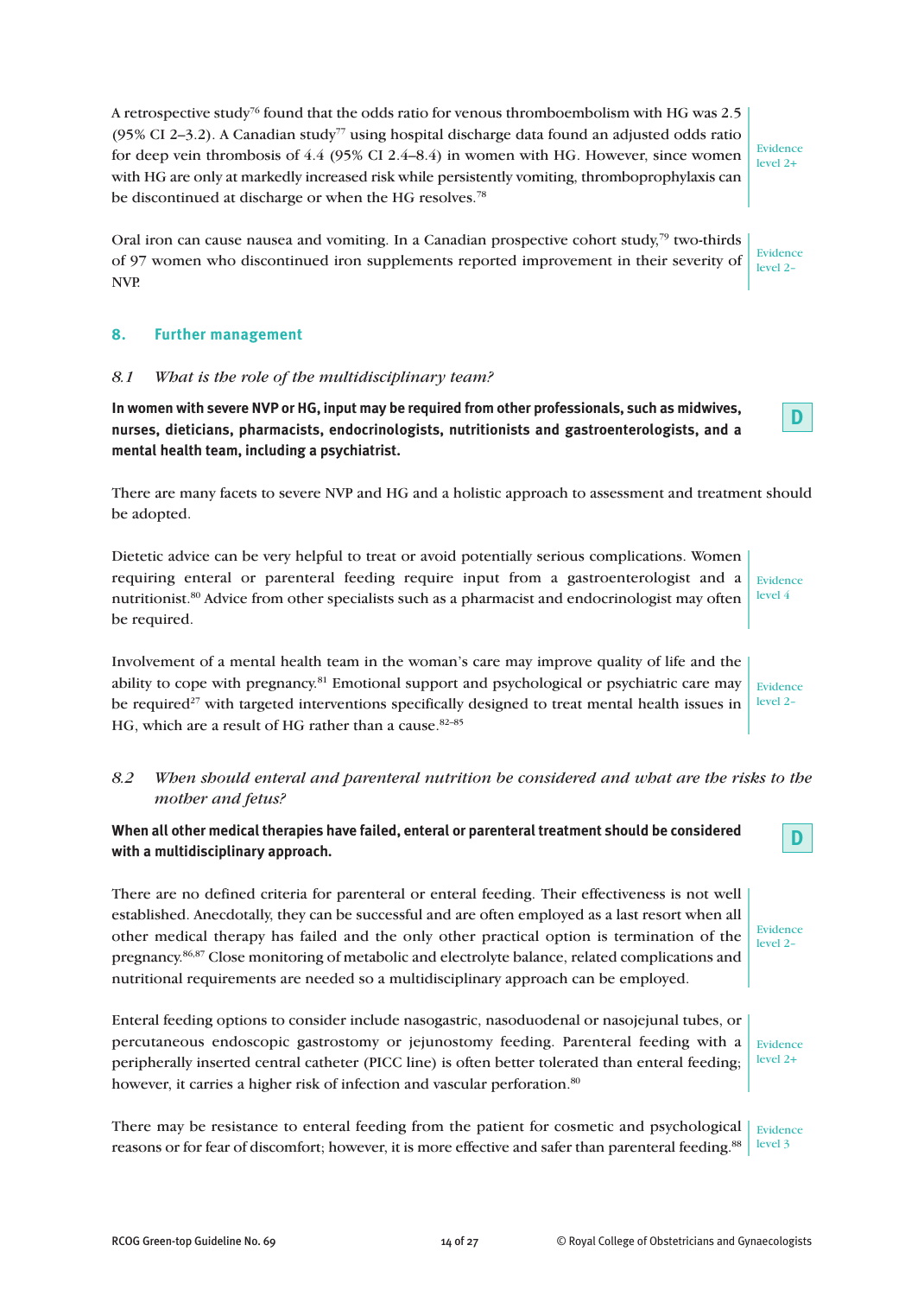In some women, intragastric feeding by nasogastric or percutaneous endoscopic gastrostomy tube increases the risk of nausea and vomiting. It may be tolerated in the short term but not in protracted HG. 89

In nasojejunal feeding, the tube is inserted endoscopically to the jejunum and feeding can be administered by a continuous infusion. One study<sup>89</sup> showed that although the majority of women improved greatly within 48 hours, ongoing vomiting and retching can dislodge gastric and postpyloric feeding tubes.

Feeding via a percutaneous endoscopic gastrojejunostomy, placed under general anaesthetic in the second trimester,<sup>90</sup> has been shown to be an effective, safe and well-tolerated treatment of HG. In the majority of women, the tube is removed after delivery. The risk of early dislodgement is minimised compared with nasoenteric placement.<sup>90</sup> Potential complications of percutaneous endoscopic jejunostomy include tube dislodgement, obstruction or migration, cutaneous or intra-abdominal abscesses, fistula formation, pneumatosis, occlusion and intestinal ischaemia.

Total parenteral nutrition is a complex high-risk intervention; however, it may be useful in refractory cases to ensure sufficient calorie intake. It should only be used as a last resort when all other treatments have failed as it is inconvenient, expensive and can be associated with serious complications such as thrombosis, metabolic disturbances and infection.<sup>27,91</sup> A single nonrandomised study<sup>92</sup> has shown that total parenteral nutrition was associated with a decreased risk of perinatal morbidity. A strict protocol with careful monitoring is essential when undertaking total parenteral nutrition. 93

#### *8.3 When should termination of pregnancy be considered?*

#### **All therapeutic measures should have been tried before offering termination of a wanted pregnancy.**

The Hyperemesis Education and Research (HER) Foundation in the USA reports that 10% of pregnancies complicated by HG end in termination in women who would not otherwise have chosen this.<sup>94</sup> Pregnancy Sickness Support in the UK found that many of these women have not been offered the full range of treatments available and fewer than 10% had been offered steroids. 95

Treatment options of antiemetics, corticosteroids, enteral and parenteral feeding, and correction of electrolyte or metabolic disturbances should be considered before deciding that the only option is termination of the pregnancy.<sup>96,97</sup> A psychiatric opinion should also be sought, and the decision for termination needs to be multidisciplinary, with documentation of therapeutic failure if this is the reason for the termination. Women should be offered counselling before and after a decision of pregnancy termination is made.

In a survey<sup>97</sup> of 808 women who terminated their pregnancies secondary to HG, 123 (15.2%) had at least one termination due to HG, and 49 (6.1%) had multiple terminations. Prominent reasons given for the terminations were inability to care for the family and self (66.7%), fear that they or their baby could die (51.2%), or that the baby would be abnormal (22%). In the same survey, women who terminated a pregnancy were more likely to report a negative attitude from their caregiver. Initiation of a prompt and responsive treatment plan may reduce this. <sup>86</sup> Occasionally, HG or its treatment may lead to life-threatening illness and termination of the pregnancy is seen as the only option.

Evidence level 3

Evidence level 2+

Evidence level 4

**D**

Evidence level 2–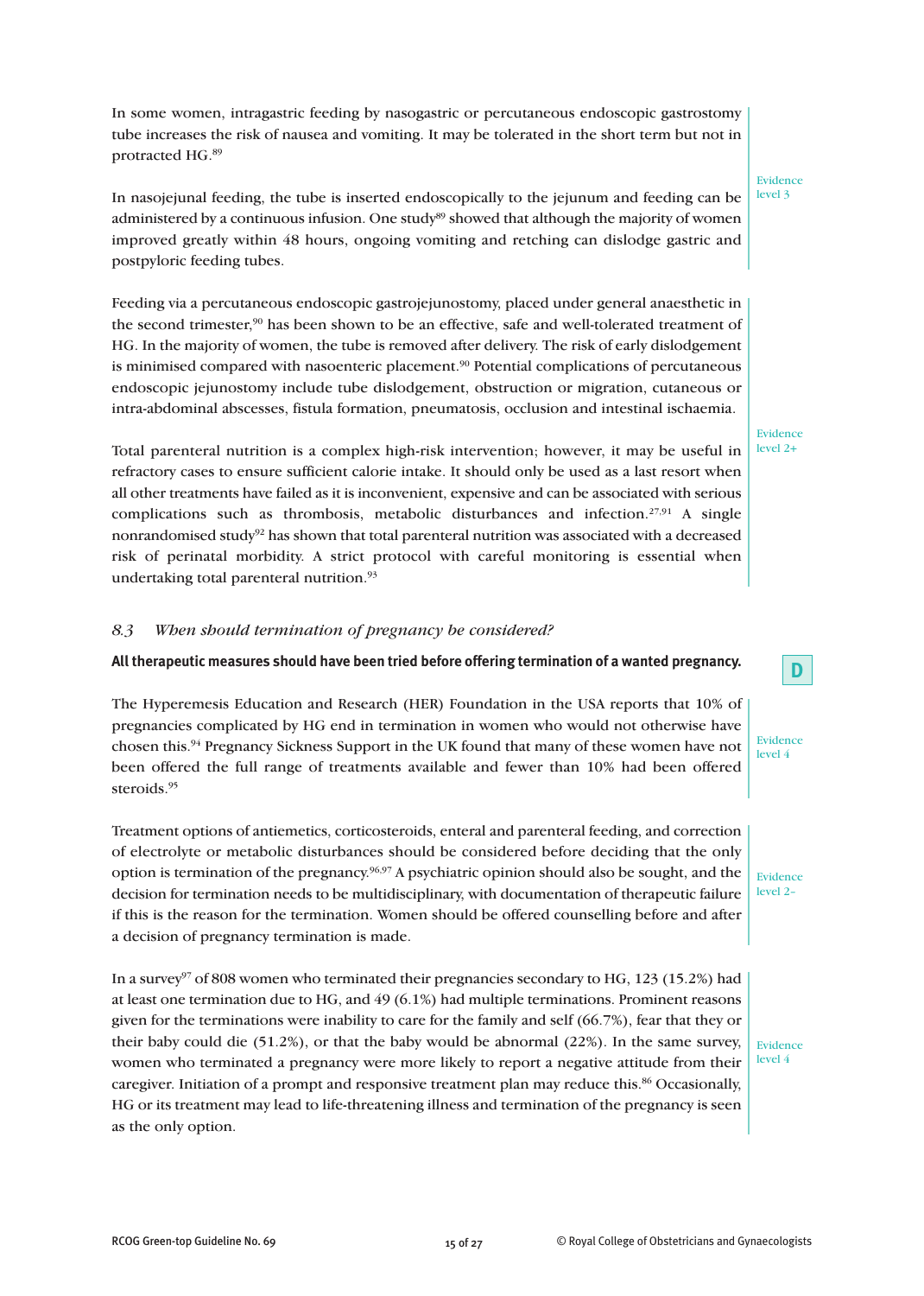# **9. Discharge and follow-up**

#### *9.1 What discharge and follow-up arrangements should be implemented?*

**Women with NVP and HG should have an individualised management plan in place when they are discharged from hospital.**

# **Women with severe NVP or HG who have continued symptoms into the late second or the third trimester should be offered serial scans to monitor fetal growth.**

At the time of discharge, it is essential that women are advised to continue with their antiemetics where appropriate and that they know how to access further care if their symptoms and/or signs recur (e.g. persistent vomiting, dehydration or ketonuria). Earlier treatment may reduce the need for hospital admission. Rehydration and a review of antiemetic treatment should ideally be undertaken in an ambulatory daycare setting. <sup>98</sup> Better communication and advice about the safety of antiemetics may enable general practitioners to adequately support women with HG. $^{95,98}$ 

For some women, checking for ketonuria may identify a problem before vomiting is severe, allowing earlier access for rehydration,<sup>33</sup> but level of ketones should not be relied upon over and above clinical symptoms. 99

Advice about patient support groups (e.g. Pregnancy Sickness Support) should be provided as many women and their partners find this form of support helpful. 100–102

A follow-up appointment for antenatal care is important in women suffering from HG. Psychological and social support should be organised depending upon the clinical and social circumstances.

An observational study<sup>21</sup> has shown that women with HG and low pregnancy weight gain (less than 7 kg during pregnancy) are at an increased risk of preterm delivery (adjusted relative risk 3.0, 95% CI 1.9–4.3) and low birthweight (less than 2500 g; adjusted relative risk 2.8, 95% CI  $1.7–4.3$ ).

An Indian study<sup>76</sup> demonstrated that excessive vomiting in pregnancy (defined as vomiting that lasted beyond 5 months) was significantly (OR 4.48, 95% CI 1.10–18.28) associated with underweight children (in those aged less than 3 years) compared with vomiting lasting less than 5 months. When women with severe HG are considered, it has been shown that those requiring repeated admissions have an 18% incidence of small-for-gestational-age babies and significantly lower birthweights than babies of women with HG and single admissions.<sup>103</sup>

# **10. What is the effect of NVP and HG in the postnatal period?**

#### *10.1 How should we advise about future pregnancies?*

**Women with previous HG should be advised that there is a risk of recurrence in future pregnancies.**

**Early use of lifestyle/dietary modifications and antiemetics that were found to be useful in the index pregnancy is advisable to reduce the risk of NVP and HG in the current pregnancy.**

Reported HG recurrence rates vary, from 15.2% in a Norwegian hospital registry study<sup>8</sup> to 81% if using self-reported diagnosis. 9 Evidence level 3



**C**

Evidence level 2–

Evidence level 2+

**D**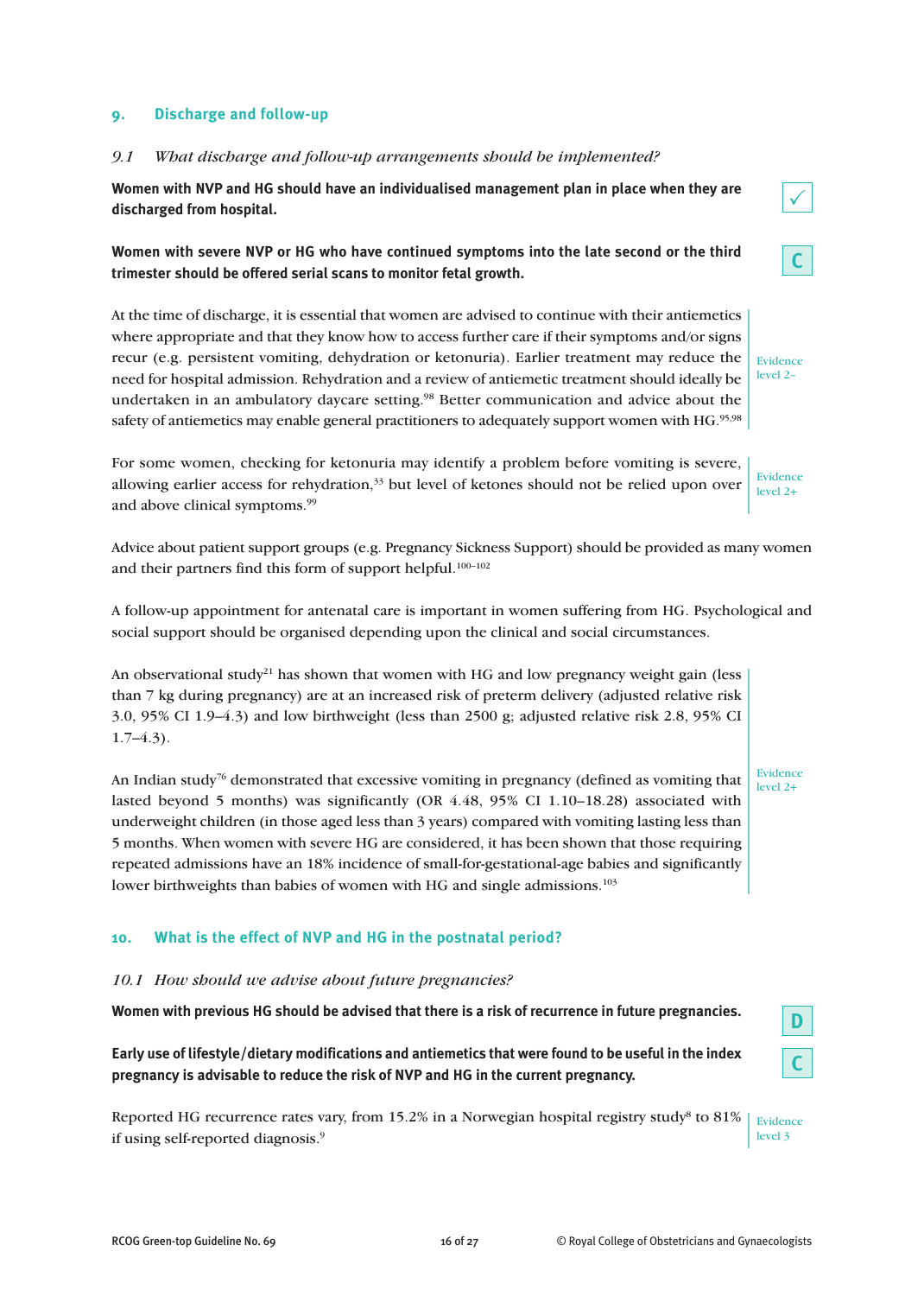A Canadian study104 comparing women with NVP (PUQE score of 13 or above) who took pre-emptive antiemetics before pregnancy or before the onset of symptoms with those who did not, reported lower recurrence rate of HG in the group that took pre-emptive antiemetics. There was also a significant improvement in the PUQE score of NVP severity compared with the previous pregnancy in the pre-emptive group. Women who have experienced severe NVP in a previous pregnancy may benefit from initiating dietary and lifestyle changes and commencing antiemetics before or immediately at the start of symptoms in a subsequent pregnancy.<sup>104</sup>

Evidence level 2+

A small randomised study<sup>105</sup> in women with previous NVP demonstrated that pre-emptive treatment with antiemetics resulted in fewer women with moderate to severe NVP.

## **11. What is the effect of NVP and HG on quality of life?**

**A woman's quality of life can be adversely affected by NVP and HG and practitioners should address the severity of a woman's symptoms in relation to her quality of life and social situation.**

**Practitioners should assess a woman's mental health status during the pregnancy and postnatally and refer for psychological support if necessary.**

**Women should be referred to sources of psychosocial support.**

**Practitioners should validate the woman's physical symptoms and psychological distress.**

#### **Women should be advised to rest as required to alleviate symptoms.**

NVP has been reported to reduce quality of life, impairing a woman's ability to function on a day-to-day basis, and negatively affects relationships with her partner and family. 81,104,106–117 Women with HG are three to six times more likely than women with NVP to have low quality of life.<sup>22</sup> Persistent nausea is the symptom that most adversely affects quality of life.<sup>112,118</sup> Furthermore, causes of stress as a consequence of NVP include lack of understanding and support, inability to eat healthily, grief for loss of normal pregnancy, absence from work, financial pressures, isolation, inability to care for family, others' belief that it is psychosomatic and reluctance of doctors to treat the condition.<sup>24,106,119</sup> Perceived stress positively correlated with NVP and negatively correlated with social support in a cross-sectional study of  $243$  women.<sup>120</sup> It has been recommended that social support is necessary as an adjunct to treatment and the circle of support should be expanded to include family, friends and healthcare professionals.<sup>121</sup> A cohort study106 of 648 women found that having support from at least three other persons was protective for NVP.

Clinical assessment should be considered for depression and postnatal depression with appropriate referral. Depression and poor psychological health were found to be associated with NVP and HG in numerous studies,  $82,83,106,107,122-129$  but resulted from the disease and were not the cause of HG or NVP. A prospective case–control study83 of 32 women compared with 41 matched controls found that, compared with controls, women with HG had significantly higher levels of somatisation, depression, anxiety and overall psychological distress even when HG had resolved to mild NVP.

A cohort study<sup>106</sup> of 648 women found that symptoms of major depression are associated with moderate and severe NVP but prior history of depression is not a determinant.<sup>106,130</sup>

| г |  |
|---|--|
|   |  |
| D |  |
| n |  |
|   |  |

**D**

**C**

Evidence level 2–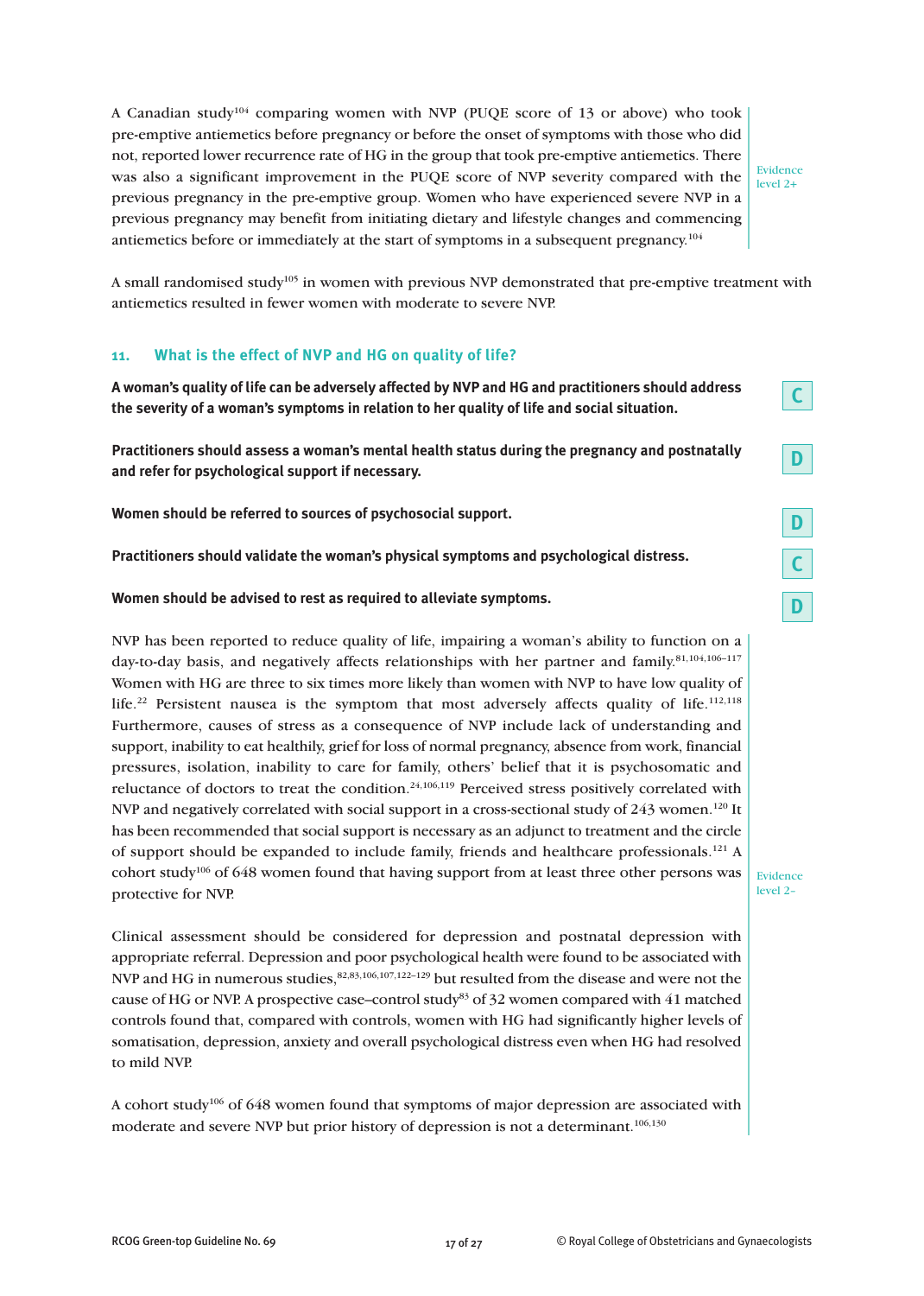Measures that address NVP, poor social support and depression are warranted throughout pregnancy.<sup>106</sup> A prospective cohort study<sup>109</sup> of 367 women suggests that practitioners could improve their management of NVP by addressing symptoms and life situation.

The theory of psychogenic aetiology proposed by Fairweather<sup>131</sup> has been severely criticised for poor methodology and bias.<sup>77,132,133</sup> Studies have failed to find a convincing association between a prior history of psychological poor health and risk of suffering from HG, 83,124,126,129,134–136 and poor mental health is a result of the suffering caused by HG rather than being causal. 82,108,122,129,130,136–138

Poor psychological health of women with HG is considered as the demoralisation of suffering from a prolonged, severe chronic illness and in this regard it is similar to mental health problems suffered in other chronic illnesses. 139

The erroneous belief in the psychogenic aetiology of HG is still prevalent among healthcare professionals<sup>101,138-142</sup> and poor attitudes towards women contribute to a worse experience for NVP and HG sufferers.  $^{101,121,139,142}$  A qualitative study of 19 women $^{142}$  and an online survey of 114 women<sup>140,143</sup> found that they struggled to obtain treatment for HG, were dissatisfied with communication during their appointments and found healthcare professionals dismissive and unsympathetic. A cohort study139 of 808 women demonstrated that women who felt that their healthcare professional was unsympathetic reported more depression and anxiety. A review paper137 recommends an integrated approach which addresses both physical and psychological suffering in HG.

Fatigue is associated with NVP in several studies.<sup>112,116,134,140</sup> Rest, particularly napping, is reported by women to relieve symptoms.  $^{115,118,144}$  A survey  $^{143}$  of  $114$  women conducted by a volunteer from Pregnancy Sickness Support found that rest was noted by the majority of respondents with HG as being the only effective management strategy aside from antiemetics. Any kind of sensory stimulation can trigger symptoms, so complete removal from sources of stimulation may be necessary. 143,144

Evidence level 2–

Evidence level 4

Evidence level 2+

#### **12. Recommendations for future research**

- Aetiology of NVP and HG.
- NVP and HG in relation to pregnancy, birth, and long-term outcomes in mother and baby.
- Safety of medication used in NVP and HG.

#### **13. Auditable topics**

- Women with mild NVP should be managed in the community with antiemetics (100%).
- Metoclopramide should not be used as a first-line antiemetic (100%).
- Urea and serum electrolyte levels should be checked daily in women with HG requiring intravenous fluids (100%).
- Thiamine supplementation should be given to all women admitted with prolonged vomiting (100%).
- Women with HG who are admitted to hospital should receive thromboprophylaxis with low-molecular-weight heparin, unless there are contraindications (100%).
- Women with severe NVP or HG who have symptoms extending into the late second trimester or beyond should have ultrasound scans to assess fetal growth (100%).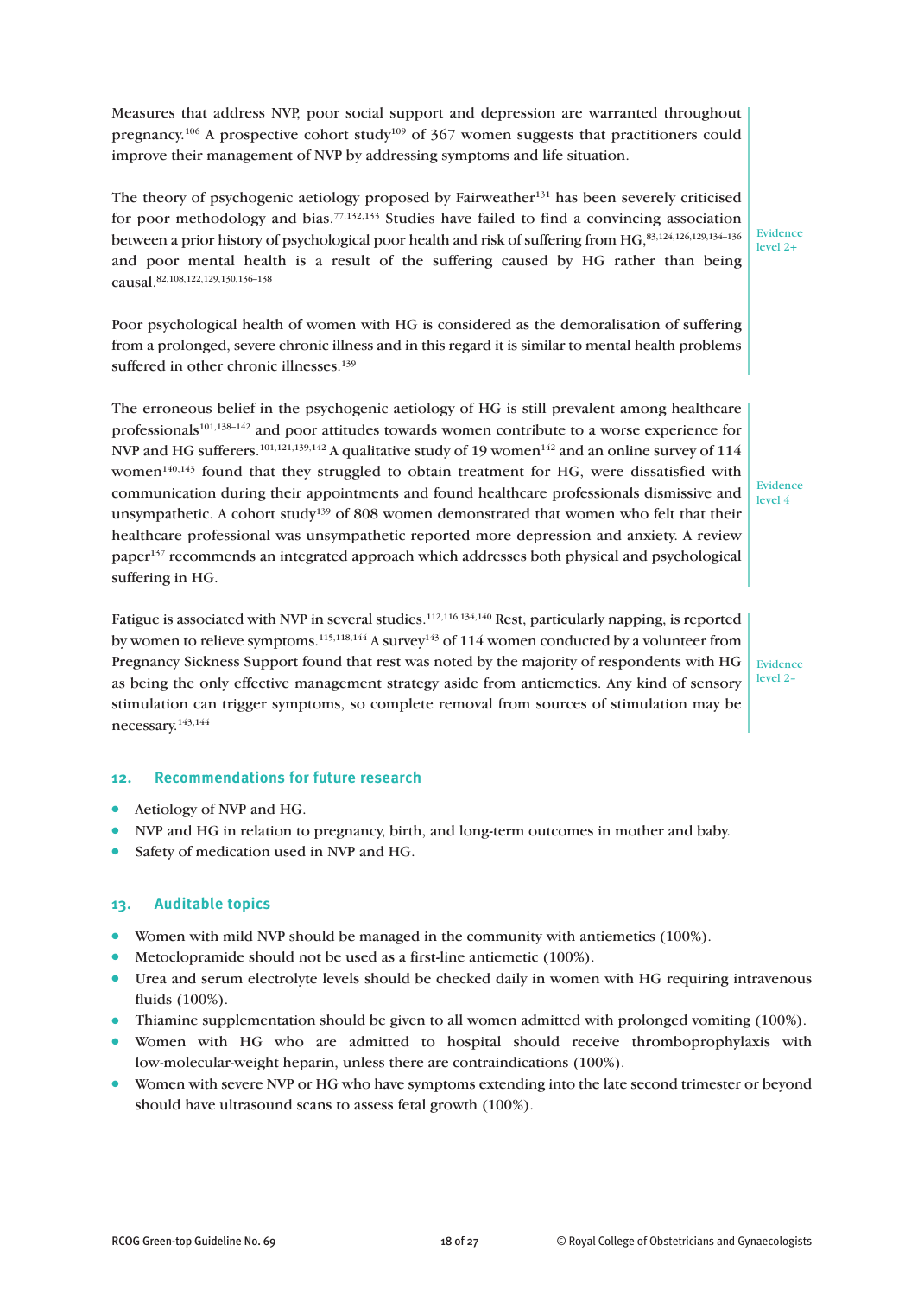#### **14. Useful links and support groups**

- Hyperemesis Education and Research (HER) Foundation [http://www.helpher.org].
- Motherisk [http://www.motherisk.org/women/index.jsp].
- Pregnancy Sickness Support [http://www.pregnancysicknesssupport.org.uk].
- UK Teratology Information Service (UKTIS):
	- For patients: bumps (best use of medicines in pregnancy). *Treating nausea and vomiting in pregnancy* [http://www.medicinesinpregnancy.org/Medicine--pregnancy/NV/].
	- For professionals: UKTIS. *Treatment of nausea and vomiting in pregnancy* [http://www.medicinesinpregnancy.org/bumps/monographs/TREATMENT-OF-NAUSEA-AND-VOMITING-IN-PREGNANCY/].

#### **References**

- 1. Einarson TR, Piwko C, Koren G. Quantifying the global rates of nausea and vomiting of pregnancy: a meta-analysis. *J Popul Ther Clin Pharmacol* 2013;20:e171–83.
- 2. Lacasse A, Lagoutte A, Ferreira E, Bérard A. Metoclopramide and diphenhydramine in the treatment of hyperemesis gravidarum: effectiveness and predictors of rehospitalisation. *Eur J Obstet Gynecol Reprod Biol* 2009;143:43–9.
- 3. Gazmararian JA, Petersen R, Jamieson DJ, Schild L, Adams MM, Deshpande AD, et al. Hospitalizations during pregnancy among managed care enrollees. *Obstet Gynecol* 2002;100:94–100.
- 4. Atanackovic G, Wolpin J, Koren G. Determinants of the need for hospital care among women with nausea and vomiting of pregnancy. *Clin Invest Med* 2001;24:90–3.
- 5. Matthews A, Dowswell T, Haas DM, Doyle M, O'Mathúna DP. Interventions for nausea and vomiting in early pregnancy. *Cochrane Database Syst Rev* 2010;(9):CD007575.
- 6. Eliakim R, Abulafia O, Sherer DM. Hyperemesis gravidarum: a current review. *Am J Perinatol* 2000;17:207–18.
- 7. Miller F. Nausea and vomiting in pregnancy: the problem of perception—is it really a disease? *Am J Obstet Gynecol* 2002;186 Suppl 2:S182–3.
- 8. Trogstad LI, Stoltenberg C, Magnus P, Skjærven R, Irgens LM. Recurrence risk in hyperemesis gravidarum. *BJOG* 2005;112:1641–5.
- 9. Fejzo MS, Jalil S, MacGibbon K, Opper N, Romero R, Goodwin TM, et al. Recurrence risk of hyperemesis gravidarum [abstract 445]. *Reproductive Sciences* 2010; 17:191A–192A.
- 10. Buckwalter JG, Simpson SW. Psychological factors in the etiology and treatment of severe nausea and vomiting in pregnancy. *Am J Obstet Gynecol* 2002;186 Suppl 2:S210–4.
- 11. O'Brien B, Relyea MJ. Use of indigenous explanations and remedies to further understand nausea and vomiting during pregnancy. *Health Care Women Int* 1999;20:49–61.
- 12. Einarson A, Maltepe C, Boskovic R, Koren G. Treatment of nausea and vomiting in pregnancy: an updated algorithm. *Can Fam Physician* 2007;53:2109–11.
- 13. Louik C, Hernandez-Diaz S, Werler MM, Mitchell AA. Nausea and vomiting in pregnancy: maternal characteristics and risk factors. *Paediatr Perinat Epidemiol* 2006;20:270–8.
- 14. Gadsby R, Barnie-Adshead AM, Jagger C. A prospective study of nausea and vomiting during pregnancy. *Br J Gen Pract* 1993;43:245–8 [Erratum appears in *Br J Gen Pract* 1993;43:325].
- 15. Rhodes VA, McDaniel RW. The Index of Nausea, Vomiting, and Retching: a new format of the lndex of Nausea and Vomiting. *Oncol Nurs Forum* 1999;26:889–94.
- 16. Rhodes VA, Watson PM, Johnson MH. Development of reliable and valid measures of nausea and vomiting. *Cancer Nurs* 1984;7:33–41.
- 17. Koren G, Boskovic R, Hard M, Maltepe C, Navioz Y, Einarson A. Motherisk—PUQE (pregnancy-unique quantification of emesis and nausea) scoring system for nausea and vomiting of pregnancy. *Am J Obstet Gynecol* 2002;186 Suppl 2:S228–31.
- 18. Koren G, Piwko C, Ahn E, Boskovic R, Maltepe C, Einarson A, et al. Validation studies of the Pregnancy Unique-Quantification of Emesis (PUQE) scores. *J Obstet Gynaecol* 2005;25:241–4.
- 19. Lacasse A, Rey E, Ferreira E, Morin C, Bérard A. Validity of a modified Pregnancy-Unique Quantification of Emesis and Nausea (PUQE) scoring index to assess severity of nausea and vomiting of pregnancy. *Am J Obstet Gynecol* 2008;198:71.e1–7.
- 20. Ebrahimi N, Maltepe C, Bournissen FG, Koren G. Nausea and vomiting of pregnancy: using the 24-hour Pregnancy-Unique Quantification of Emesis (PUQE-24) scale. *J Obstet Gynaecol Can* 2009;31:803–7.
- 21. Dodds L, Fell DB, Joseph KS, Allen VM, Butler B. Outcomes of pregnancies complicated by hyperemesis gravidarum. *Obstet Gynecol* 2006;107:285–92.
- 22. Goodwin TM, Montoro M, Mestman JH. Transient hyperthyroidism and hyperemesis gravidarum: clinical aspects. *Am J Obstet Gynecol* 1992;167:648–52.
- 23. Rotman P, Hassin D, Mouallem M, Barkai G, Farfel Z. Wernicke's encephalopathy in hyperemesis gravidarum: association with abnormal liver function. *Isr J Med Sci* 1994;30:225–8.
- 24. Davis M. Nausea and vomiting of pregnancy: an evidencebased review. *J Perinat Neonatal Nurs* 2004;18:312–28.
- 25. Koch KL. Gastrointestinal factors in nausea and vomiting of pregnancy. *Am J Obstet Gynecol* 2002;186 Suppl 2: S198–203.
- 26. Quinlan JD, Hill DA. Nausea and vomiting of pregnancy. *Am Fam Physician* 2003;68:121–8.
- 27. Jueckstock JK, Kaestner R, Mylonas I. Managing hyperemesis gravidarum: a multimodal challenge. *BMC Med* 2010;8:46.
- 28. Li L, Li L, Zhou X, Xiao S, Gu H, Zhang G. *Helicobacter pylori* infection is associated with an increased risk of hyperemesis gravidarum: a meta-analysis. *Gastroenterol Res Pract* 2015;2015:278905.
- 29. Jarvis S, Nelson-Piercy C. Management of nausea and vomiting in pregnancy. *BMJ* 2011;342:d3606.
- 30. Erick M. Hyperemesis gravidarum: a case of starvation and altered sensorium gestosis (ASG). *Med Hypotheses* 2014;82:572–80.
- 31. Lombardi DG, Istwan NB, Rhea DJ, O'Brien JM, Barton JR. Measuring outpatient outcomes of emesis and nausea management in pregnant women. *Manag Care* 2004;13: 48–52.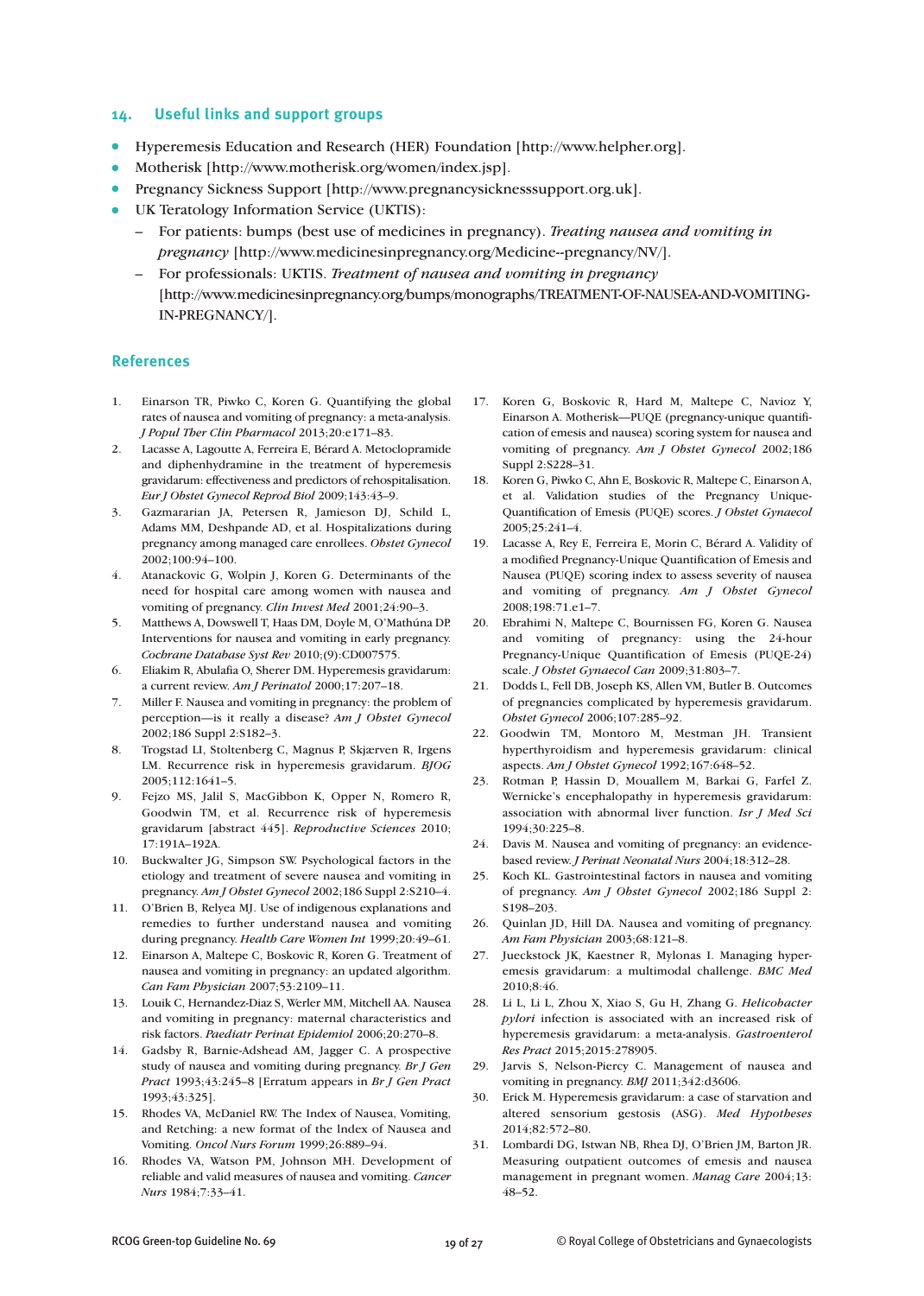- 32. McCarthy FP, Murphy A, Khashan AS, McElroy B, Spillane N, Marchocki Z, et al. Day care compared with inpatient management of nausea and vomiting of pregnancy: a randomized controlled trial. *Obstet Gynecol* 2014;124:743–8.
- 33. Khan TN, Karpate S, Shehmar M. Hyperemesis day centre audit [E-poster EP13.25]. *BJOG* 2013;120 Suppl 1:527.
- 34. Mazzotta P, Magee LA. A risk-benefit assessment of pharmacological and nonpharmacological treatments for nausea and vomiting of pregnancy. *Drugs* 2000;59:781–800.
- 35. Magee LA, Mazzotta P, Koren G. Evidence-based view of safety and effectiveness of pharmacologic therapy for nausea and vomiting of pregnancy (NVP). *Am J Obstet Gynecol* 2002;186 Suppl 2:S256–61.
- 36. Gill SK, Einarson A. The safety of drugs for the treatment of nausea and vomiting of pregnancy. *Expert Opin Drug Saf* 2007;6:685–94.
- 37. Koren G, Clark S, Hankins GD, Caritis SN, Umans JG, Miodovnik M, et al. Maternal safety of the delayed-release doxylamine and pyridoxine combination for nausea and vomiting of pregnancy; a randomized placebo controlled trial. *BMC Pregnancy Childbirth* 2015;15:59.
- 38. Pasternak B, Svanström H, Mølgaard-Nielsen D, Melbye M, Hviid A. Metoclopramide in pregnancy and risk of major congenital malformations and fetal death. *JAMA* 2013; 310:1601–11.
- 39. European Medicines Agency. *European Medicines Agency recommends changes to the use of metoclopramide.* 20 December 2013. EMA/13239/2014 Corr. 1. London: EMA; 2013 [http://www.ema.europa.eu/docs/en\_GB/ document\_library/Referrals\_document/Metoclopramide\_31 /WC500146610.pdf]. Accessed 2016 Feb 24.
- 40. Regan LA, Hoffman RS, Nelson LS. Slower infusion of metoclopramide decreases the rate of akathisia. *Am J Emerg Med* 2009;27:475–80.
- 41. Pasternak B, Svanström H, Hviid A. Ondansetron in pregnancy and risk of adverse fetal outcomes. *N Engl J Med* 2013;368:814–23.
- 42. Anderka M, Mitchell AA, Louik C, Werler MM, Hernández-Diaz S, Rasmussen SA; National Birth Defects Prevention Study. Medications used to treat nausea and vomiting of pregnancy and the risk of selected birth defects. *Birth Defects Res A Clin Mol Teratol* 2012;94:22–30.
- 43. Danielsson B, Wikner BN, Källén B. Use of ondansetron during pregnancy and congenital malformations in the infant. *Reprod Toxicol* 2014;50:134–7.
- 44. Oliveira LG, Capp SM, You WB, Riffenburgh RH, Carstairs SD. Ondansetron compared with doxylamine and pyridoxine for treatment of nausea in pregnancy: a randomized controlled trial. *Obstet Gynecol* 2014;124: 735–42.
- 45. Abas MN, Tan PC, Azmi N, Omar SZ. Ondansetron compared with metoclopramide for hyperemesis gravidarum: a randomized controlled trial. *Obstet Gynecol* 2014;123:1272–9.
- 46. Kashifard M, Basirat Z, Kashifard M, Golsorkhtabar-Amiri M, Moghaddamnia A. Ondansetrone or metoclopromide? Which is more effective in severe nausea and vomiting of pregnancy? A randomized trial double-blind study. *Clin Exp Obstet Gynecol* 2013;40:127–30.
- 47. Schuster K, Bailey LB, Dimperio D, Mahan CS. Morning sickness and vitamin B6 status of pregnant women. *Hum Nutr Clin Nutr* 1985;39:75–9.
- 48. Tan PC, Yow CM, Omar SZ. A placebo-controlled trial of oral pyridoxine in hyperemesis gravidarum. *Gynecol Obstet Invest* 2009;67:151–7.
- 49. Pope E, Maltepe C, Koren G. Comparing pyridoxine and doxylamine succinate-pyridoxine HCl for nausea and vomiting of pregnancy: A matched, controlled cohort study. *J Clin Pharmacol* 2015;55:809–14.
- 50. Taylor R. Successful management of hyperemesis gravidarum using steroid therapy. *QJM* 1996;89:103–7.
- 51. Nelson-Piercy C, Fayers P, de Swiet M. Randomised, double-blind, placebo-controlled trial of corticosteroids for the treatment of hyperemesis gravidarum. *BJOG* 2001; 108:9–15.
- 52. Safari HR, Fassett MJ, Souter IC, Alsulyman OM, Goodwin TM. The efficacy of methylprednisolone in the treatment of hyperemesis gravidarum: a randomized, double-blind, controlled study. *Am J Obstet Gynecol* 1998; 179:921–4.
- 53. Yost NP, McIntire DD, Wians FH Jr, Ramin SM, Balko JA, Leveno KJ. A randomized, placebo-controlled trial of corticosteroids for hyperemesis due to pregnancy. *Obstet Gynecol* 2003;102:1250–4.
- 54. Bondok RS, El Sharnouby NM, Eid HE, Abd Elmaksoud AM. Pulsed steroid therapy is an effective treatment for intractable hyperemesis gravidarum. *Crit Care Med* 2006;34:2781–3.
- 55. Ditto A, Morgante G, la Marca A, De Leo V. Evaluation of treatment of hyperemesis gravidarum using parenteral fluid with or without diazepam. A randomized study. *Gynecol Obstet Invest* 1999;48:232–6.
- 56. National Institute for Health and Care Excellence. *Intravenous fluid therapy in adults in hospital*. NICE clinical guideline 174. [Manchester]: NICE; 2013.
- 57. Ding M, Leach M, Bradley H. The effectiveness and safety of ginger for pregnancy-induced nausea and vomiting: a systematic review. *Women Birth* 2013;26:e26–30.
- 58. Dante G, Pedrielli G, Annessi E, Facchinetti F. Herb remedies during pregnancy: a systematic review of controlled clinical trials. *J Matern Fetal Neonatal Med* 2013;26:306–12.
- 59. Thomson M, Corbin R, Leung L. Effects of ginger for nausea and vomiting in early pregnancy: a meta-analysis. *J Am Board Fam Med* 2014;27:115–22.
- 60. Mohammadbeigi R, Shahgeibi S, Soufizadeh N, Rezaiie M, Farhadifar F. Comparing the effects of ginger and metoclopramide on the treatment of pregnancy nausea. *Pak J Biol Sci* 2011;14:817–20.
- 61. Basirat Z, Moghadamnia AA, Kashifard M, Sarifi-Razavi A. The effect of ginger biscuit on nausea and vomiting in early pregnancy. *Acta Med Iran* 2009;47:51–6.
- 62. Portnoi G, Chng LA, Karimi-Tabesh L, Koren G, Tan MP, Einarson A. Prospective comparative study of the safety and effectiveness of ginger for the treatment of nausea and vomiting in pregnancy. *Am J Obstet Gynecol* 2003;189: 1374–7.
- 63. Boone SA, Shields KM. Treating pregnancy-related nausea and vomiting with ginger. *Ann Pharmacother* 2005;39: 1710–3.
- 64. Tiran D. Ginger to reduce nausea and vomiting during pregnancy: evidence of effectiveness is not the same as proof of safety. *Complement Ther Clin Pract* 2012;18:22–5.
- 65. Smith C, Crowther C, Beilby J. Pregnancy outcome following women's participation in a randomised controlled trial of acupuncture to treat nausea and vomiting in early pregnancy. *Complement Ther Med* 2002;10:78–83.
- 66. Helmreich RJ, Shiao SY, Dune LS. Meta-analysis of acustimulation effects on nausea and vomiting in pregnant women. *Explore (NY)* 2006;2:412–21.
- 67. Belluomini J, Litt RC, Lee KA, Katz M. Acupressure for nausea and vomiting of pregnancy: a randomized, blinded study. *Obstet Gynecol* 1994;84:245–8.
- 68. Lee EJ, Frazier SK. The efficacy of acupressure for symptom management: a systematic review. *J Pain Symptom Manage* 2011;42:589–603.
- 69. McCormack D. Hypnosis for hyperemesis gravidarum. *J Obstet Gynaecol* 2010;30:647–53.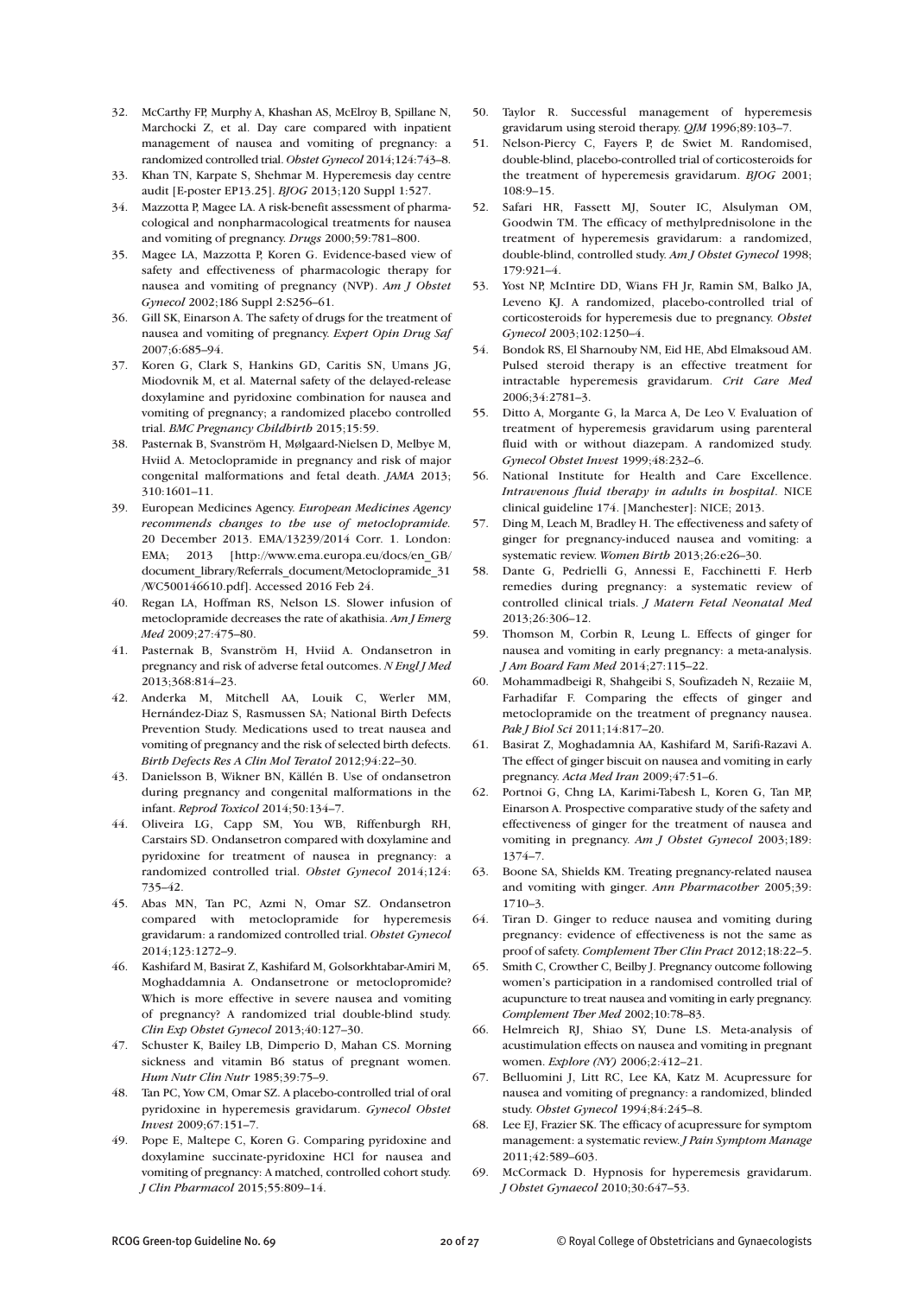- 70. Bergin PS, Harvey P. Wernicke's encephalopathy and central pontine myelinolysis associated with hyperemesis gravidarum. *BMJ* 1992;305:517–8.
- 71. Debby A, Golan A, Sadan O, Glezerman M, Shirin H. Clinical utility of esophagogastroduodenoscopy in the management of recurrent and intractable vomiting in pregnancy. *J Reprod Med* 2008;53:347–51.
- 72. Gill SK, O'Brien L, Einarson TR, Koren G. The safety of proton pump inhibitors (PPIs) in pregnancy: a metaanalysis. *Am J Gastroenterol* 2009;104:1541–5.
- 73. Gilboa SM, Ailes EC, Rai RP, Anderson JA, Honein MA. Antihistamines and birth defects: a systematic review of the literature. *Expert Opin Drug Saf* 2014;13:1667–98.
- 74. Chiossi G, Neri I, Cavazzuti M, Basso G, Facchinetti F. Hyperemesis gravidarum complicated by Wernicke encephalopathy: background, case report, and review of the literature. *Obstet Gynecol Surv* 2006;61:255–68.
- 75. Togay-Işikay C, Yiğit A, Mutluer N. Wernicke's encephalopathy due to hyperemesis gravidarum: an under-recognised condition. *Aust N Z J Obstet Gynaecol* 2001;41:453–6.
- 76. Sanghvi U, Thankappan KR, Sarma PS, Sali N. Assessing potential risk factors for child malnutrition in rural Kerala, India. *J Trop Pediatr* 2001;47:350–5.
- 77. Liu S, Rouleau J, Joseph KS, Sauve R, Liston RM, Young D, et al.; Maternal Health Study Group of the Canadian Perinatal Surveillance System. Epidemiology of pregnancy-associated venous thromboembolism: a population-based study in Canada. *J Obstet Gynaecol Can* 2009;31:611–20.
- 78. Royal College of Obstetricians and Gynaecologists. *Reducing the Risk of Thrombosis and Embolism During Pregnancy and the Puerperium*. Green-top Guideline No. 37a. London: RCOG; 2009.
- 79. Gill SK, Maltepe C, Koren G. The effectiveness of discontinuing iron-containing prenatal multivitamins on reducing the severity of nausea and vomiting of pregnancy. *J Obstet Gynaecol* 2009;29:13–6.
- 80. Goodwin TM. Hyperemesis gravidarum. *Obstet Gynecol Clin North Am* 2008;35:401–17, viii.
- 81. Mazzotta P, Stewart DE, Koren G, Magee LA. Factors associated with elective termination of pregnancy among Canadian and American women with nausea and vomiting of pregnancy. *J Psychosom Obstet Gynaecol* 2001;22:7–12.
- 82. Magtira A, Schoenberg FP, MacGibbon K, Tabsh K, Fejzo MS. Psychiatric factors do not affect recurrence risk of hyperemesis gravidarum. *J Obstet Gynaecol Res* 2015; 41:512–6.
- 83. McCormack D, Scott-Heyes G, McCusker CG. The impact of hyperemesis gravidarum on maternal mental health and maternal–fetal attachment. *J Psychosom Obstet Gynaecol* 2011;32:79–87.
- 84. Loveland Cook CA, Flick LH, Homan SM, Campbell C, McSweeney M, Gallagher ME. Posttraumatic stress disorder in pregnancy: prevalence, risk factors, and treatment. *Obstet Gynecol* 2004;103:710–7.
- 85. Christodoulou-Smith J, Gold JI, Romero R, Goodwin TM, MacGibbon KW, Mullin PM, et al. Posttraumatic stress symptoms following pregnancy complicated by hyperemesis gravidarum. *J Matern Fetal Neonatal Med* 2011;24:1307–11.
- 86. Tan PC, Omar SZ. Contemporary approaches to hyperemesis during pregnancy. *Curr Opin Obstet Gynecol* 2011;23:87–93.
- 87. Stokke G, Gjelsvik BL, Flaatten KT, Birkeland E, Flaatten H, Trovik J. Hyperemesis gravidarum, nutritional treatment by nasogastric tube feeding: a 10-year retrospective cohort study. *Acta Obstet Gynecol Scand* 2015;94:359–67.
- 88. Holmgren C, Aagaard-Tillery KM, Silver RM, Porter TF, Varner M. Hyperemesis in pregnancy: an evaluation of

treatment strategies with maternal and neonatal outcomes. *Am J Obstet Gynecol* 2008;198:56.e1–56.e4.

- 89. Vaisman N, Kaidar R, Levin I, Lessing JB. Nasojejunal feeding in hyperemesis gravidarum—a preliminary study. *Clin Nutr* 2004;23:53–7.
- 90. Saha S, Loranger D, Pricolo V, Degli-Esposti S. Feeding jejunostomy for the treatment of severe hyperemesis gravidarum: a case series. *JPEN J Parenter Enteral Nutr* 2009;33:529–34.
- 91. Holmgren C, Aagaard-Tillery KM, Silver RM, Porter TF, Varner M. Hyperemesis in pregnancy: an evaluation of treatment strategies with maternal and neonatal outcomes. *Am J Obstet Gynecol* 2008;198:56.e1–4.
- 92. Peled Y, Melamed N, Hiersch L, Pardo J, Wiznitzer A, Yogev Y. The impact of total parenteral nutrition support on pregnancy outcome in women with hyperemesis gravidarum. *J Matern Fetal Neonatal Med* 2014;27:1146–50.
- 93. Neill AM, Nelson-Piercy C. Hyperemesis gravidarum. *The Obstetrician & Gynaecologist* 2003;5:204–7.
- 94. Hyperemesis Education and Research Foundation. Therapeutic Abortion [http://www.helpher.org/hyperemesisgravidarum/treatments/abortion.php]. Accessed 2016 Mar 1.
- 95. Pregnancy Sickness Support, British Pregnancy Advisory Service. *I could not survive another day. Improving treatment and tackling stigma: lessons from women's experience of abortion for severe pregnancy sickness*. [Par]: PSS: 2015.
- 96. Al-Ozairi E, Waugh JJ, Taylor R. Termination is not the treatment of choice for severe hyperemesis gravidarum: successful management using prednisolone. *Obstet Med* 2009;2:34–7.
- 97. Poursharif B, Korst LM, MacGibbon KW, Fejzo MS, Romero R, Goodwin TM. Elective pregnancy termination in a large cohort of women with hyperemesis gravidarum. *Contraception* 2007;76:451–5.
- 98. Power Z, Thomson AM, Waterman H. Understanding the stigma of hyperemesis gravidarum: qualitative findings from an action research study. *Birth* 2010;37:237–44.
- 99. Niemeijer MN, Grooten IJ, Vos N, Bais JM, van der Post JA, Mol BW, et al. Diagnostic markers for hyperemesis gravidarum: a systematic review and metaanalysis. *Am J Obstet Gynecol* 2014;211:150.e1–15.
- 100. Pregnancy Sickness Support [http://www.pregnancy sicknesssupport.org.uk/]. Accessed 2016 Mar 1.
- 101. Hyperemesis Education and Research Foundation [http://www.helpher.org/]. Accessed 2016 Mar 1.
- 102. Saleh A, Sykes C. The impact of online information on health related quality of life amongst women with nausea and vomiting in pregnancy and hyperemesis gravidarum. *MIDIRS Midwifery Digest* 2014;24:179–85.
- 103. Godsey RK, Newman RB. Hyperemesis gravidarum. A comparison of single and multiple admissions. *J Reprod Med* 1991;36:287–90.
- 104. Koren G, Maltepe C. Pre-emptive therapy for severe nausea and vomiting of pregnancy and hyperemesis gravidarum. *J Obstet Gynaecol* 2004;24:530–3.
- 105. Maltepe C, Koren G. Preemptive treatment of nausea and vomiting of pregnancy: results of a randomized controlled trial. *Obstet Gynecol Int* 2013;2013:809787.
- 106. Kramer J, Bowen A, Stewart N, Muhajarine N. Nausea and vomiting of pregnancy: prevalence, severity and relation to psychosocial health. *MCN Am J Matern Child Nurs* 2013;38:21–7.
- 107. O'Brien B, Evans M, White-McDonald E. Isolation from "being alive": coping with severe nausea and vomiting of pregnancy. *Nurs Res* 2002;51:302–8.
- 108. Ezberci İ, Güven ES, Üstüner I, Şahin FK, Hocaoğlu Ç. Disability and psychiatric symptoms in hyperemesis gravidarum patients. *Arch Gynecol Obstet* 2014;289:55–60.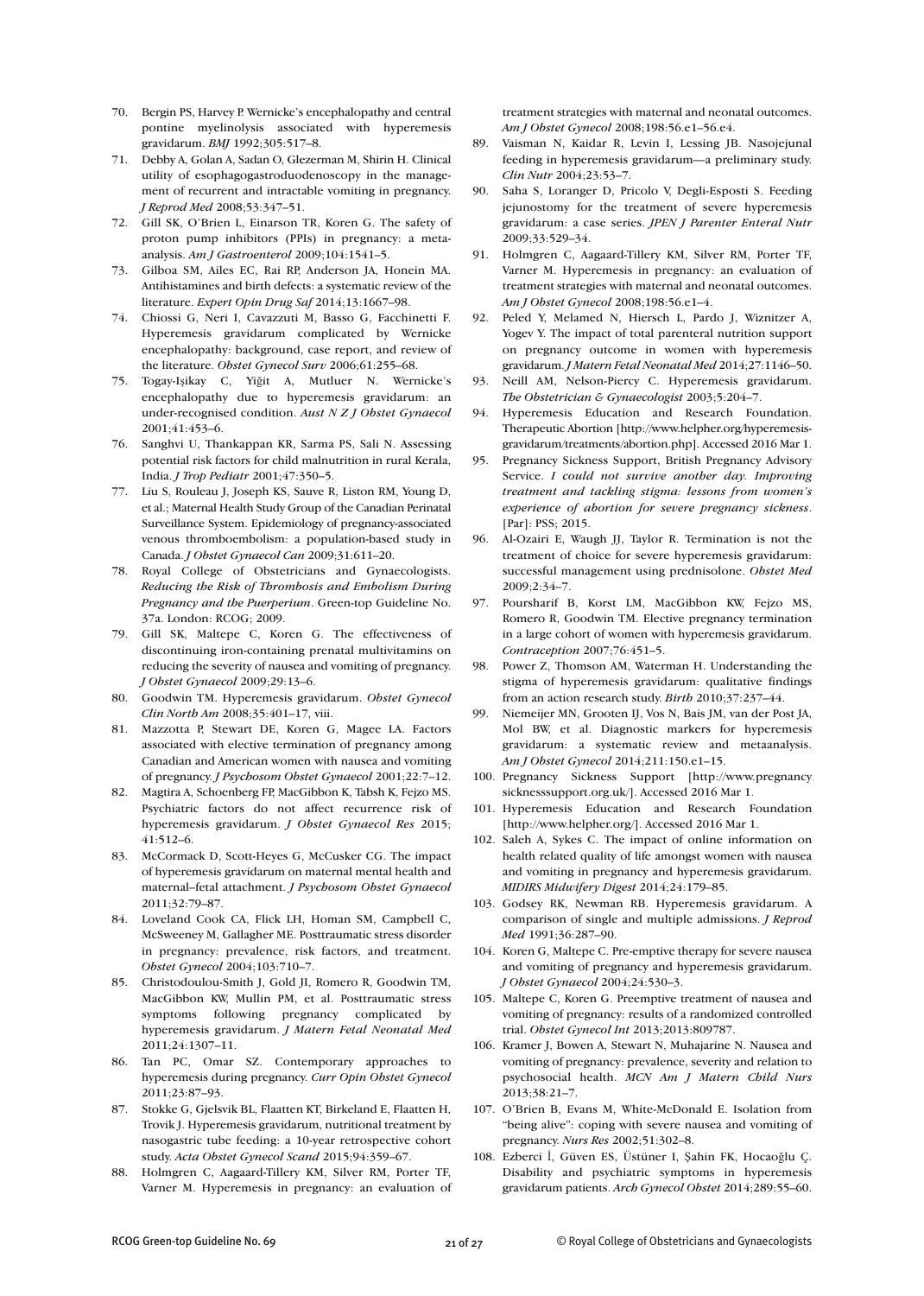- 109. Lacasse A, Rey E, Ferreira E, Morin C, Bérard A. Nausea and vomiting of pregnancy: what about quality of life? *BJOG* 2008;115:1484–93.
- 110. Attard CL, Kohli MA, Coleman S, Bradley C, Hux M, Atanackovic G, et al. The burden of illness of severe nausea and vomiting of pregnancy in the United States. *Am J Obstet Gynecol* 2002;186 Suppl 2:S220–7.
- 111. Munch S. Women's experiences with a pregnancy complication: causal explanations of hyperemesis gravidarum. *Soc Work Health Care* 2002;36:59–75.
- 112. Magee LA, Chandra K, Mazzotta P, Stewart D, Koren G, Guyatt GH. Development of a health-related quality of life instrument for nausea and vomiting of pregnancy. *Am J Obstet Gynecol* 2002;186 Suppl 2:S232–8.
- 113. Munch S, Korst LM, Hernandez GD, Romero R, Goodwin TM. Health-related quality of life in women with nausea and vomiting of pregnancy: the importance of psychosocial context. *J Perinatol* 2011;31:10–20.
- 114. Smith C, Crowther C, Beilby J, Dandeaux J. The impact of nausea and vomiting on women: a burden of early pregnancy. *Aust N Z J Obstet Gynaecol* 2000;40:397–401.
- 115. O'Brien B, Naber S. Nausea and vomiting during pregnancy: effects on the quality of women's lives. *Birth* 1992;19:138–43.
- 116. Wood H, McKellar LV, Lightbody M. Nausea and vomiting in pregnancy: blooming or bloomin' awful? A review of the literature. *Women Birth* 2013;26:100–4.
- 117. Clark S, Hughes B, McDonald SS. The impact of nausea and vomiting of pregnancy on quality of life: report of a national consumer survey and recommendations for improving care. *Obstet Gynecol Surv* 2013;68 Suppl 1:S1–10.
- 118. Chandra K, Magee L, Einarson A, Koren G. Nausea and vomiting in pregnancy: results of a survey that identified interventions used by women to alleviate their symptoms. *J Psychosom Obstet Gynaecol* 2003;24:71–5.
- 119. Dørheim SK, Bjorvatn B, Eberhard-Gran M. Sick leave during pregnancy: a longitudinal study of rates and risk factors in a Norwegian population. *BJOG* 2013;120:521–30.
- 120. Chou FH, Kuo SH, Wang RH. A longitudinal study of nausea and vomiting, fatigue and perceived stress in, and social support for, pregnant women through the three trimesters. *Kaohsiung J Med Sci* 2008;24:306–14.
- 121. Soltani H, Taylor GM. Changing attitudes and perceptions to hyperemesis gravidarum. *RCM Midwives* 2003;6:520–4.
- 122. McCarthy FP, Khashan AS, North RA, Moss-Morris R, Baker PN, Dekker G, et al.; SCOPE consortium. A prospective cohort study investigating associations between hyperemesis gravidarum and cognitive, behavioural and emotional well-being in pregnancy. *PLoS One* 2011;6:e27678.
- 123. Swallow BL, Lindow SW, Masson EA, Hay DM. Psychological health in early pregnancy: relationship with nausea and vomiting. *J Obstet Gynaecol* 2004;24:28–32.
- 124. Chou FH, Lin LL, Cooney AT, Walker LO, Riggs MW. Psychosocial factors related to nausea, vomiting, and fatigue in early pregnancy. *J Nurs Scholarsh* 2003;35:119–25.
- 125. Tan PC, Vani S, Lim BK, Omar SZ. Anxiety and depression in hyperemesis gravidarum: prevalence, risk factors and correlation with clinical severity. *Eur J Obstet Gynecol Reprod Biol* 2010;149:153–8.
- 126. Bozzo P, Einarson TR, Koren G, Einarson A. Nausea and vomiting of pregnancy (NVP) and depression: cause or effect? *Clin Invest Med* 2011;34:E245–8.
- 127. Kuo SH, Yang YH, Wang RH, Chan TF, Chou FH. Relationships between leptin, hCG, cortisol, and psychosocial stress and nausea and vomiting throughout pregnancy. *Biol Res Nurs* 2010;12:20–7.
- 128. Chou FH, Avant KC, Kuo SH, Fetzer SJ. Relationships between nausea and vomiting, perceived stress, social support, pregnancy planning, and psychosocial adaptation in a sample of mothers: a questionnaire survey. *Int J Nurs Stud* 2008;45:1185–91.
- 129. Fejzo MS, MacGibbon K. Hyperemesis gravidarum: it is time to put an end to the misguided theory of a psychiatric etiology. *Gen Hosp Psychiatry* 2012;34:699–700.
- 130. Aksoy H, Aksoy Ü, Karadağ Öİ, Hacimusalar Y, Açmaz G, Aykut G, et al. Depression levels in patients with hyperemesis gravidarum: a prospective case–control study. *Springerplus* 2015;4:34.
- 131. Fairweather DV. Nausea and vomiting in pregnancy. *Am J Obstet Gynecol* 1968;102:135–75.
- 132. Munch S. Chicken or the egg? The biological–psychological controversy surrounding hyperemesis gravidarum. *Soc Sci Med* 2002;55:1267–78.
- 133. Swallow BL. Nausea and vomiting in pregnancy: psychological and social aspects [PhD dissertation]. Lincoln: University of Lincoln; 2009.
- 134. D'Orazio LM, Meyerowitz BE, Korst LM, Romero R, Goodwin TM. Evidence against a link between hyperemesis gravidarum and personality characteristics from an ethnically diverse sample of pregnant women: a pilot study. *J Womens Health (Larchmt)* 2011;20:137–44.
- 135. Bozzo P, Koren G, Nava-Ocampo AA, Einarson A. The incidence of nausea and vomiting of pregnancy (NVP): a comparison between depressed women treated with antidepressants and non-depressed women. *Clin Invest Med* 2006;29:347–50.
- 136. Simpson SW, Goodwin TM, Robins SB, Rizzo AA, Howes RA, Buckwalter DK, et al. Psychological factors and hyperemesis gravidarum. *J Womens Health Gend Based Med* 2001; 10:471–7.
- 137. Kim DR, Connolly KR, Cristancho P, Zappone M, Weinrieb RM. Psychiatric consultation of patients with hyperemesis gravidarum. *Arch Womens Ment Health* 2009;12:61–7.
- 138. Tan PC, Zaidi SN, Azmi N, Omar SZ, Khong SY. Depression, anxiety, stress and hyperemesis gravidarum: temporal and case controlled correlates. *PLoS One* 2014;9:e92036.
- 139. Poursharif B, Korst LM, Fejzo MS, MacGibbon KW, Romero R, Goodwin TM. The psychosocial burden of hyperemesis gravidarum. *J Perinatol* 2008;28:176–81.
- 140. O'Hara ME. Survey of HCP Attitudes Responses: Form Responses [https://docs.google.com/spreadsheet/pub?key =0AidjJL7Em3TKdGdRTHpkdHpqVXZ1c2JQaVNtWFFXcGc &output=html]. Accessed 2016 Feb 24.
- 141. Locock L, Alexander J, Rozmovits L. Women's responses to nausea and vomiting in pregnancy. *Midwifery* 2008; 24:143–52.
- 142. Sykes C, Swallow B, Gadsby R, Barnie-Adshead A, Dean C, Moran E, et al. Seeking medical help for nausea and vomiting in pregnancy and hyperemesis gravidarum in primary care. *MIDIRS Midwifery Digest* 2013;23:321–6.
- 143. O'Hara ME. Women's experience of hyperemesis gravidarum: results of self reported online surveys [http://www.pregnancysicknesssupport.org.uk/documents/ HCPconferenceslides/womens-experience-2013-MOH.pdf]. Accessed 2016 Feb 24.
- 144. O'Brien B, Relyea J, Lidstone T. Diary reports of nausea and vomiting during pregnancy. *Clin Nurs Res* 1997;6:239–52.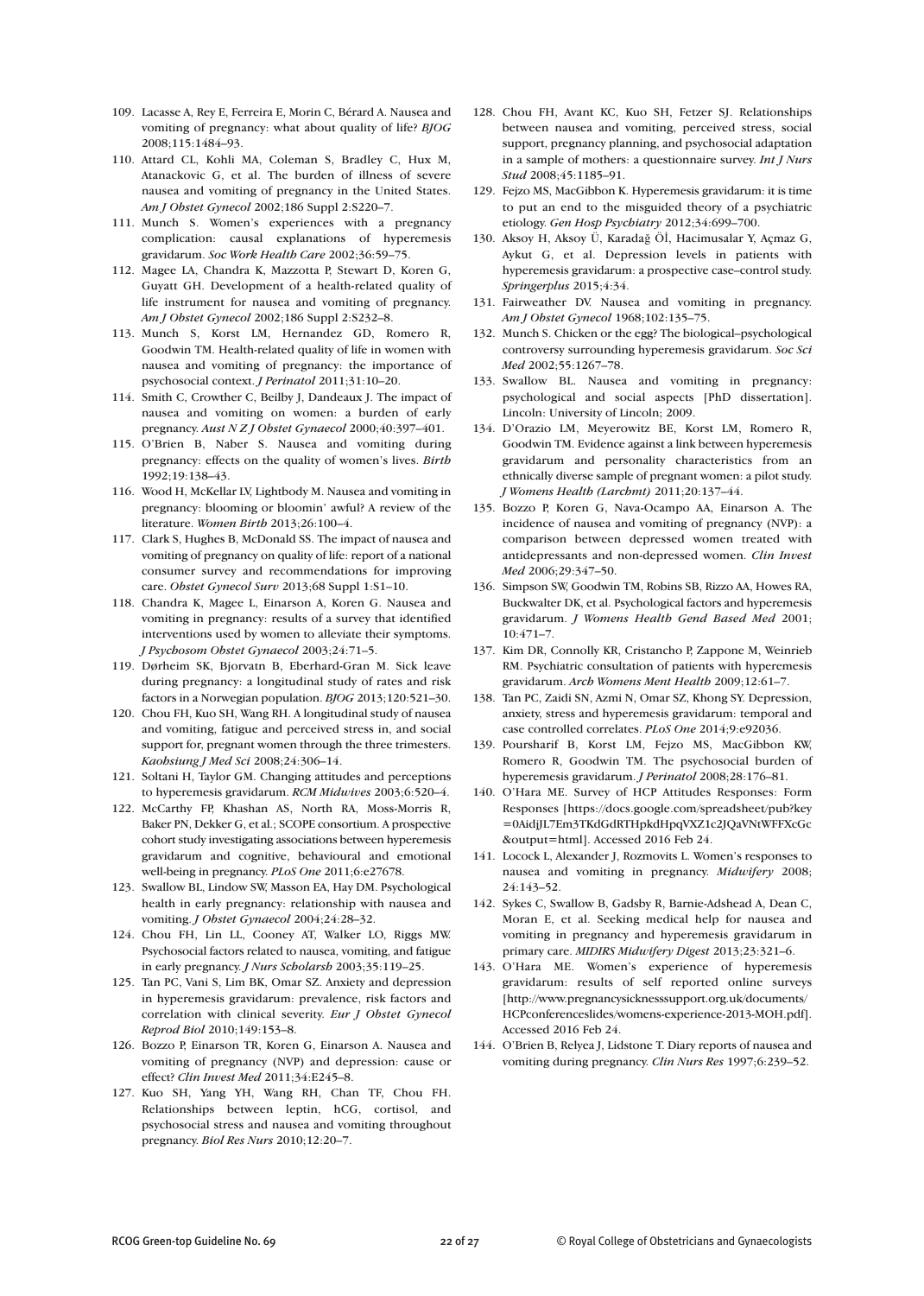# **Appendix I:** Explanation of guidelines and evidence levels

Clinical guidelines are: 'systematically developed statements which assist clinicians and patients in making decisions about appropriate treatment for specific conditions'. Each guideline is systematically developed using a standardised methodology. Exact details of this process can be found in Clinical Governance Advice No. 1 *Development of RCOG Green-top Guidelines* (available on the RCOG website at http://www.rcog.org.uk/green-top-development). These recommendations are not intended to dictate an exclusive course of management or treatment. They must be evaluated with reference to individual patient needs, resources and limitations unique to the institution and variations in local populations. It is hoped that this process of local ownership will help to incorporate these guidelines into routine practice. Attention is drawn to areas of clinical uncertainty where further research may be indicated.

The evidence used in this guideline was graded using the scheme below and the recommendations formulated in a similar fashion with a standardised grading scheme.

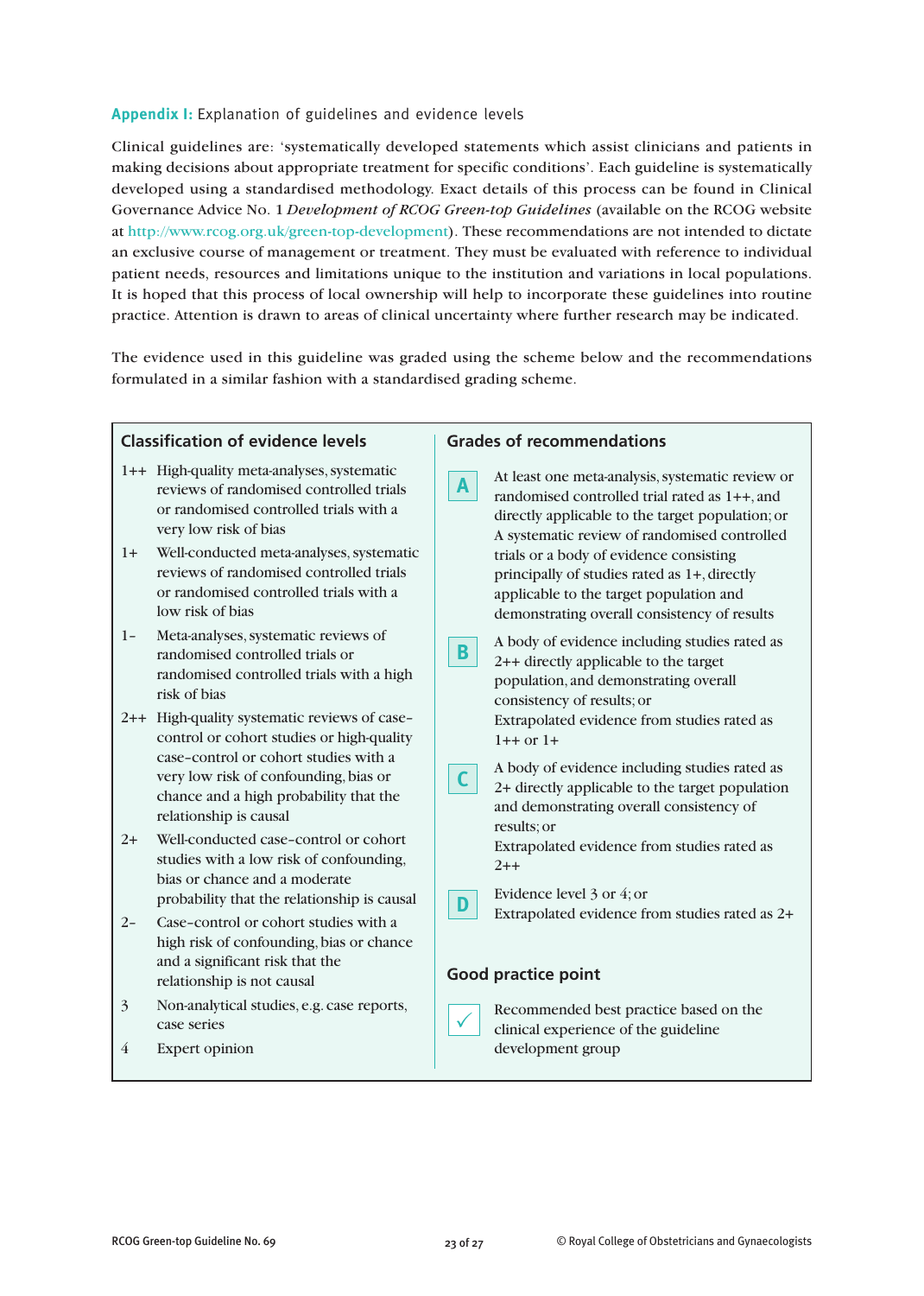# Appendix II: Pregnancy-Unique Quantification of Emesis (PUQE) index<sup>20</sup>

Total score is sum of replies to each of the three questions. PUQE-24 score: Mild ≤ 6; Moderate =  $7-12$ ; Severe =  $13-15$ .

| <b>Motherisk PUQE-24 scoring system</b>                                                                     |                          |                      |                      |                    |                                                                          |
|-------------------------------------------------------------------------------------------------------------|--------------------------|----------------------|----------------------|--------------------|--------------------------------------------------------------------------|
| In the last 24 hours, for how long have you<br>felt nauseated or sick to your stomach?                      | Not at all<br>(1)        | 1 hour or<br>less(2) | $2 - 3$ hours<br>(3) | $4-6$ hours<br>(4) | More than<br>6 hours $(5)$                                               |
| In the last 24 hours have you vomited<br>or thrown up?                                                      | 7 or more<br>times $(5)$ | $5-6$ times<br>(4)   | $3-4$ times<br>(3)   | $1-2$ times<br>(2) | I did not<br>throw $up(1)$                                               |
| In the last 24 hours how many times<br>have you had retching or dry heaves<br>without bringing anything up? | No time $(1)$            | $1-2$ times<br>(2)   | $3-4$ times<br>(3)   | $5-6$ times<br>(4) | 7 or more<br>times $(5)$                                                 |
| PUQE-24 score: Mild ≤ 6; Moderate = $7-12$ ; Severe = $13-15$ .                                             |                          |                      |                      |                    |                                                                          |
| How many hours have you slept out of 24 hours? ______<br>Why? $\overline{\phantom{0}}$                      |                          |                      |                      |                    |                                                                          |
| On a scale of o to 10, how would you rate your wellbeing?                                                   |                          |                      |                      |                    | o (worst possible) $\rightarrow$ 10 (the best you felt before pregnancy) |
| Can you tell me what causes you to feel that way?                                                           |                          |                      |                      |                    |                                                                          |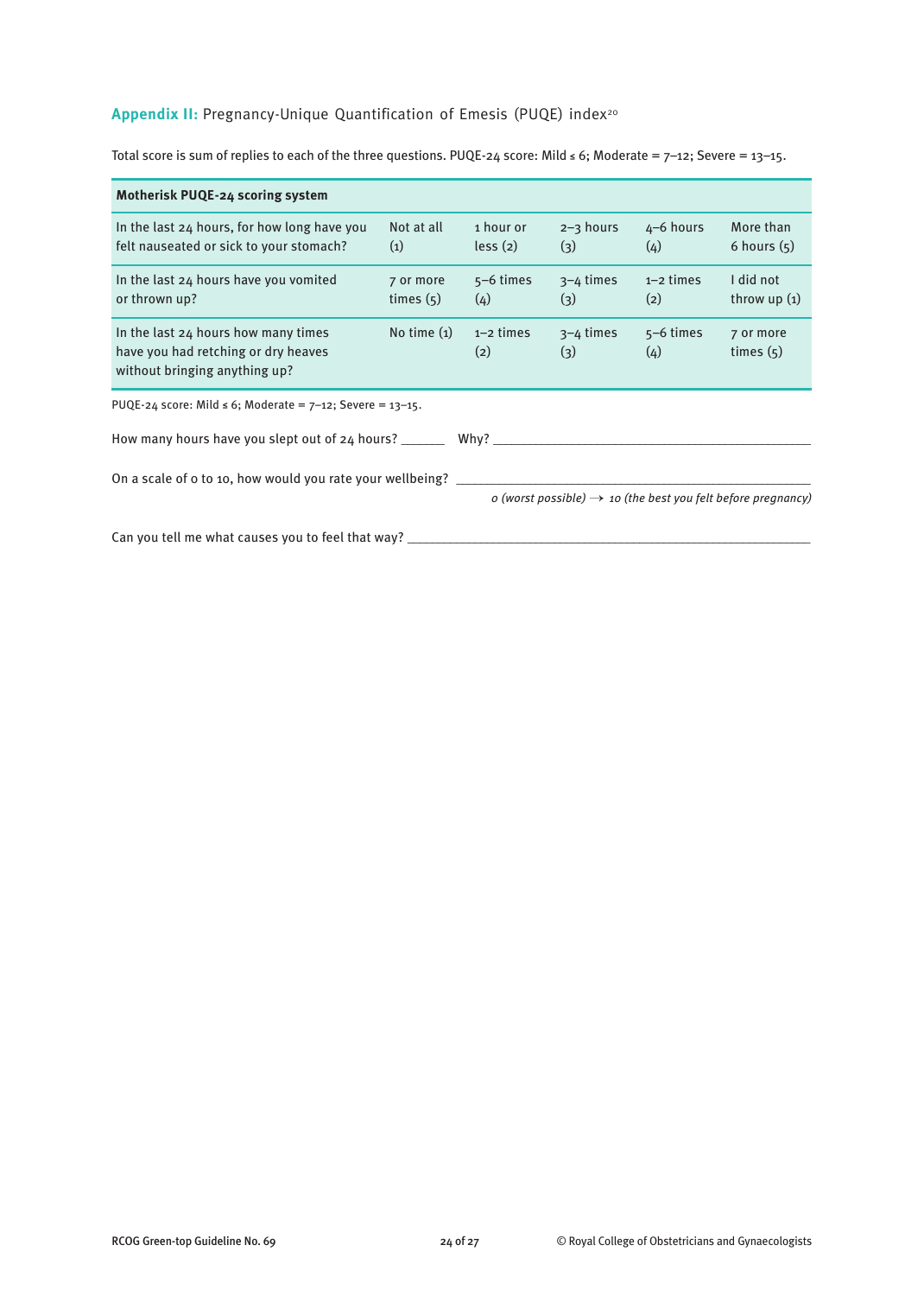| <b>First line</b>  | Cyclizine 50 mg PO, IM or IV 8 hourly<br>Prochlorperazine 5-10 mg 6-8 hourly PO; 12.5 mg 8 hourly IM/IV; 25 mg PR daily<br>Promethazine 12.5-25 mg 4-8 hourly PO, IM, IV or PR<br>Chlorpromazine 10-25 mg 4-6 hourly PO, IV or IM; or 50-100 mg 6-8 hourly PR |
|--------------------|---------------------------------------------------------------------------------------------------------------------------------------------------------------------------------------------------------------------------------------------------------------|
| <b>Second line</b> | Metoclopramide $5-10$ mg 8 hourly PO, IV or IM (maximum $5$ days' duration)<br>Domperidone 10 mg 8 hourly PO; 30–60 mg 8 hourly PR<br>Ondansetron 4-8 mg 6-8 hourly PO; 8 mg over 15 minutes 12 hourly IV                                                     |
| <b>Third line</b>  | Corticosteroids: hydrocortisone 100 mg twice daily IV and once clinical improvement occurs,<br>convert to prednisolone $40 - 50$ mg daily PO, with the dose gradually tapered until the lowest<br>maintenance dose that controls the symptoms is reached      |

**Appendix III:** Recommended antiemetic therapies and dosages

**IM** intramuscular; **IV** intravenous; **PO** by mouth; **PR** by rectum.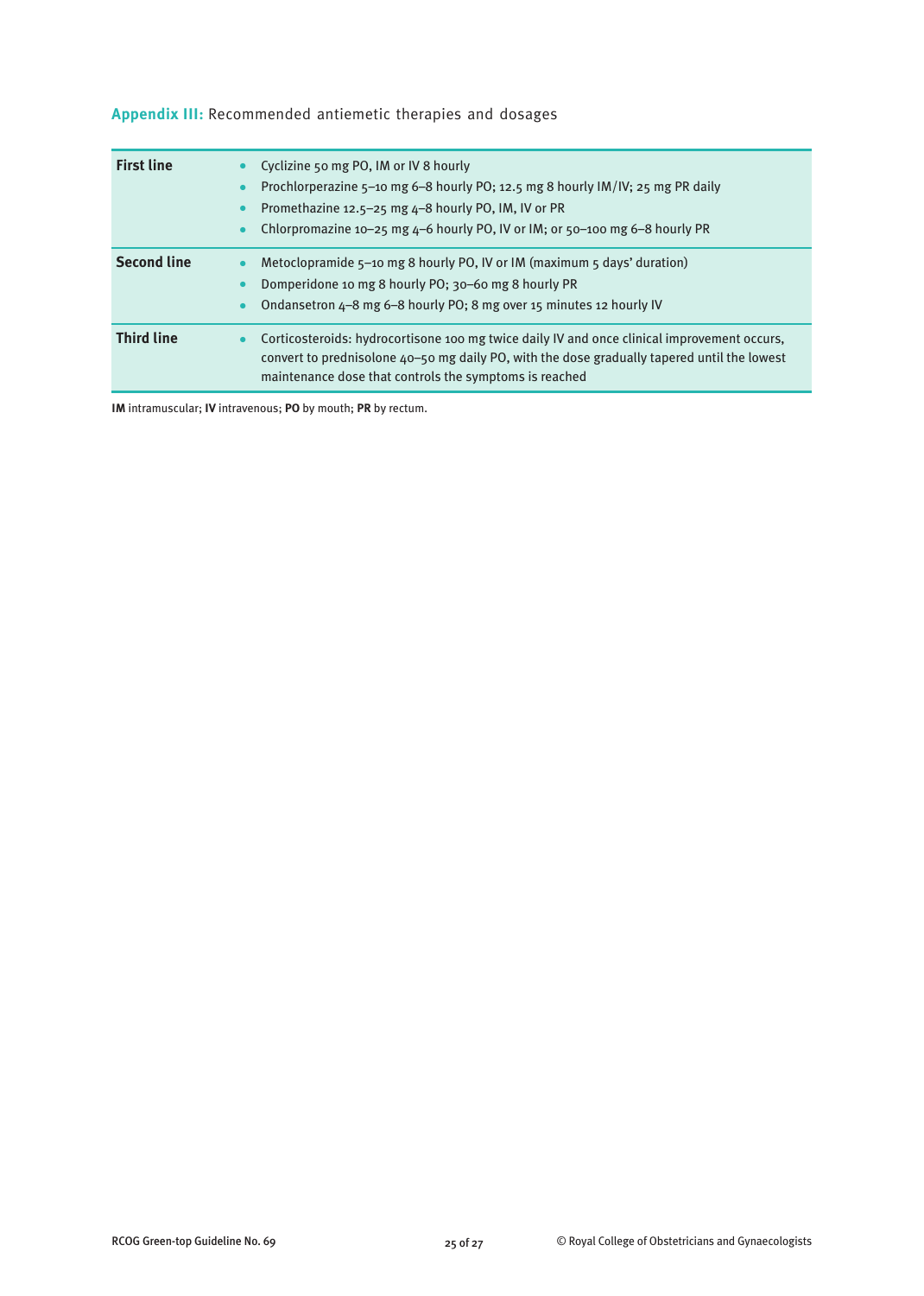# **Appendix IV:** Treatment algorithm for NVP and HG